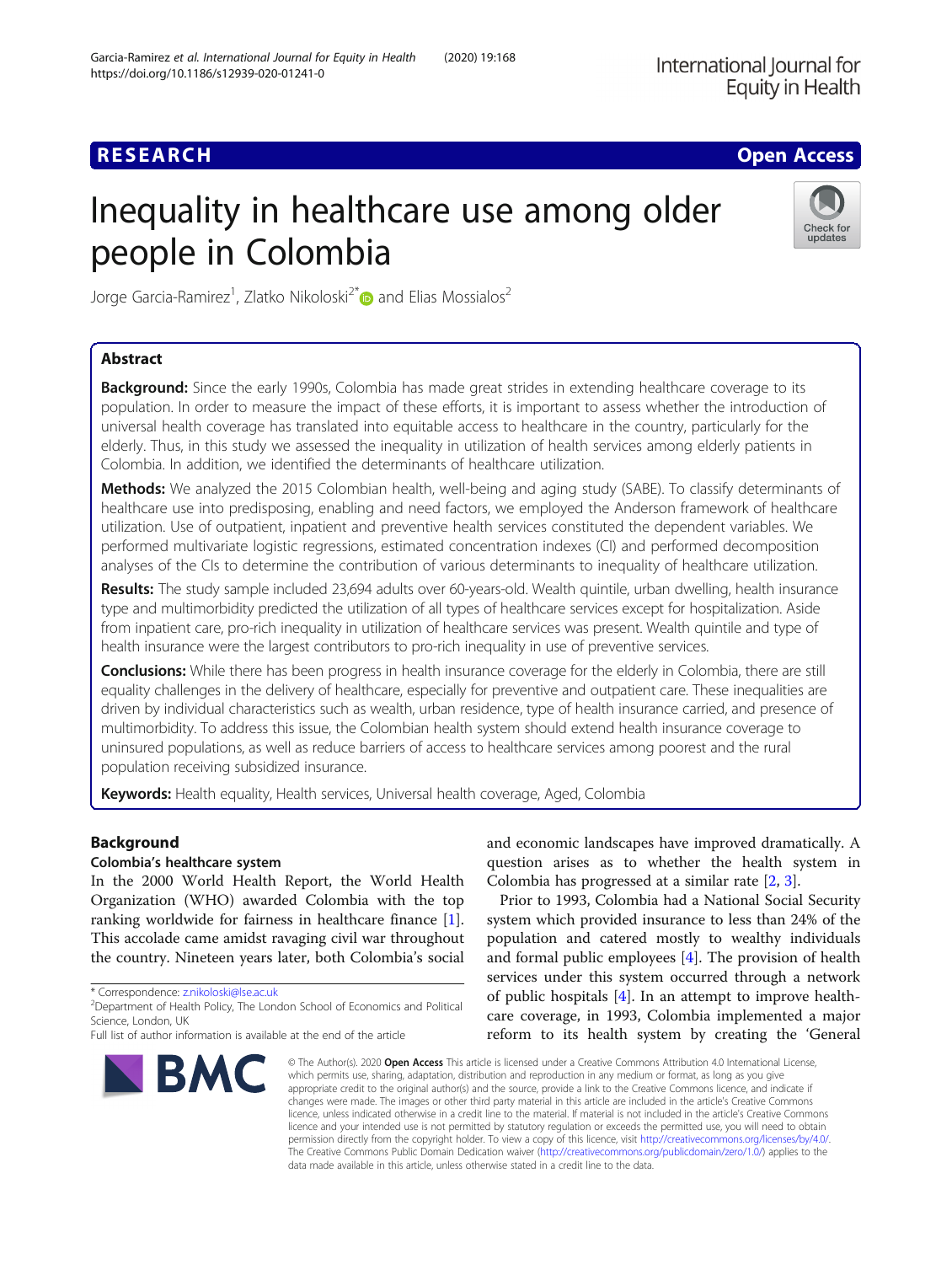System of Social Security in Health' through the enactment of Law 100 [[5\]](#page-13-0). This reform introduced a mandatory health insurance model based on managed competition between private insurers [\[5](#page-13-0)]. By 2017, 94.41% of the population of 45.5 million Colombians was insured. Of those who were insured, 90.24% were covered by one of the two main insurance schemes: the contributory scheme (CS) for the formal workers, or the subsidized scheme (SS) for those without the ability to pay  $[4, 6]$  $[4, 6]$  $[4, 6]$  $[4, 6]$ . A smaller proportion  $(4.17\% \text{ in } 2017)$  of the population belongs to a special scheme for public teachers, the armed forces, and workers from the state oil company. Despite the major improvement in healthcare coverage in Colombia, there is still a fair portion of the population (5.59% in 2017) who remain uninsured which is comprised of the unemployed, informal workers earning less than minimum wage, and poor families who score above the income threshold for government social benefits under the subsidized scheme [[7\]](#page-13-0).

Colombia has made great strides in healthcare financing since reforming its social security system in 1993. In 2015, Colombia spent 6.19% of its GDP on healthcare, and 76% of total health expenditure (THE) was public. In addition, per capita health spending increased from US\$360.67 in 2000 to US\$382.10 in 2016 (in constant 2000 prices) [[8](#page-13-0)]. Despite these improvements in national health spending, Colombians continue to pay out-of-pocket for healthcare services (18.3% of THE in 2015) [\[9\]](#page-13-0).

In order to finance the various insurance schemes offered, the Colombian government collects and pools payroll taxes and general taxes [[10\]](#page-13-0). It subsequently allocates resources to 45 competing private insurers based on a per-capita premium adjusted for age, gender, geographic distribution of enrollees, and type of coverage scheme (CS or SS) [\[10\]](#page-13-0). Both CS and SS coverage schemes have a different premium base per individual. In 2018, the premiums were US\$246.9 and US\$220 for CS and SS respectively [\[5\]](#page-13-0). Insurers must guarantee the provision of services covered in the health benefits package (HBP), which—since 2012—is identical for both schemes and is updated by the government annually [\[11,](#page-13-0) [12](#page-13-0)].

The 1993 reform of the health system split purchasing and providing functions. Private insurers selectively contract services from public and private health providers. Fees for services and payment schedules are not defined by government and instead are negotiated between insurers and providers. The government is responsible for general stewardship of the system and for the regulation of quality, solvency, and accounting standards of insurers and providers [[13](#page-13-0), [14](#page-13-0)]. This fragmentation of the system has arisen as a concern due to its negative impacts, including: lack of coordination between the multiplicity of payers and providers, the burden of administrative bureaucracy to authorize treatments, and deficient organization across levels of care in the territories.

#### Equality and utilization – evidence from the literature

Despite substantial population health improvements in the last few decades, equality remains a challenge for many Latin American health systems. Health insurance coverage and income levels are some of the main determinants of access to healthcare within the region [[15](#page-13-0)– [17\]](#page-13-0). Moreover, the utilization of specific health services such as preventive doctor visits, curative doctor visits, and cervical and breast cancer screening is higher among richer segments of the population. Nevertheless, countries such as Colombia and Mexico have shown the largest improvements in access to cancer screenings in Latin America, with levels of service utilization above the regional average and less inequality across income groups than the regional median  $[18, 19]$  $[18, 19]$  $[18, 19]$ . Despite significant progress in access to preventive and curative visits in Colombia, the poorest groups still tend to use outpatient services less, while inpatient care has almost an equitable distribution [[20](#page-13-0)].

In considering the progress of health equality in Colombia, it is also important to look beyond insurance coverage and socio-economic status. Experts have found that several other factors contribute to utilization of healthcare services. For example, in 2014, Garcia-Subirats et al. found that having a chronic disease contributed to a higher utilization of preventive and outpatient care [[21](#page-13-0)]. Further, studies have shown that living in a rural region is negatively associated with healthcare use in Colombia [[22](#page-13-0)]. Finally, the complex health insurance and care structure in the country (e.g. deficiency in the coordination across levels of care, the administrative bureaucracy between the multiple payers and providers, and the lack of integration between health actions at the individual and the community level) further impacts upon the equality of utilization [[23](#page-13-0)].

Bearing in mind that the proportion of older adults in Colombia is expected to double by 2050 (from 11 to 25%) and thus health services promoting healthy aging are more important than ever, capturing the use of healthcare in the country—particularly with an equality lens—is an important undertaking. There are no recent studies analyzing equality of healthcare utilization in Colombia, and the research that does exist does not incorporate heavy users (such as older adults) in their analyses. Against this background, this study has two objectives: first, to identify the determinants of healthcare utilization for Colombian elderly patients, and second, to analyze the equality of healthcare utilization among elderly Colombian patients.

Our research question is timely and relevant, particularly as we try to study the determinants of access to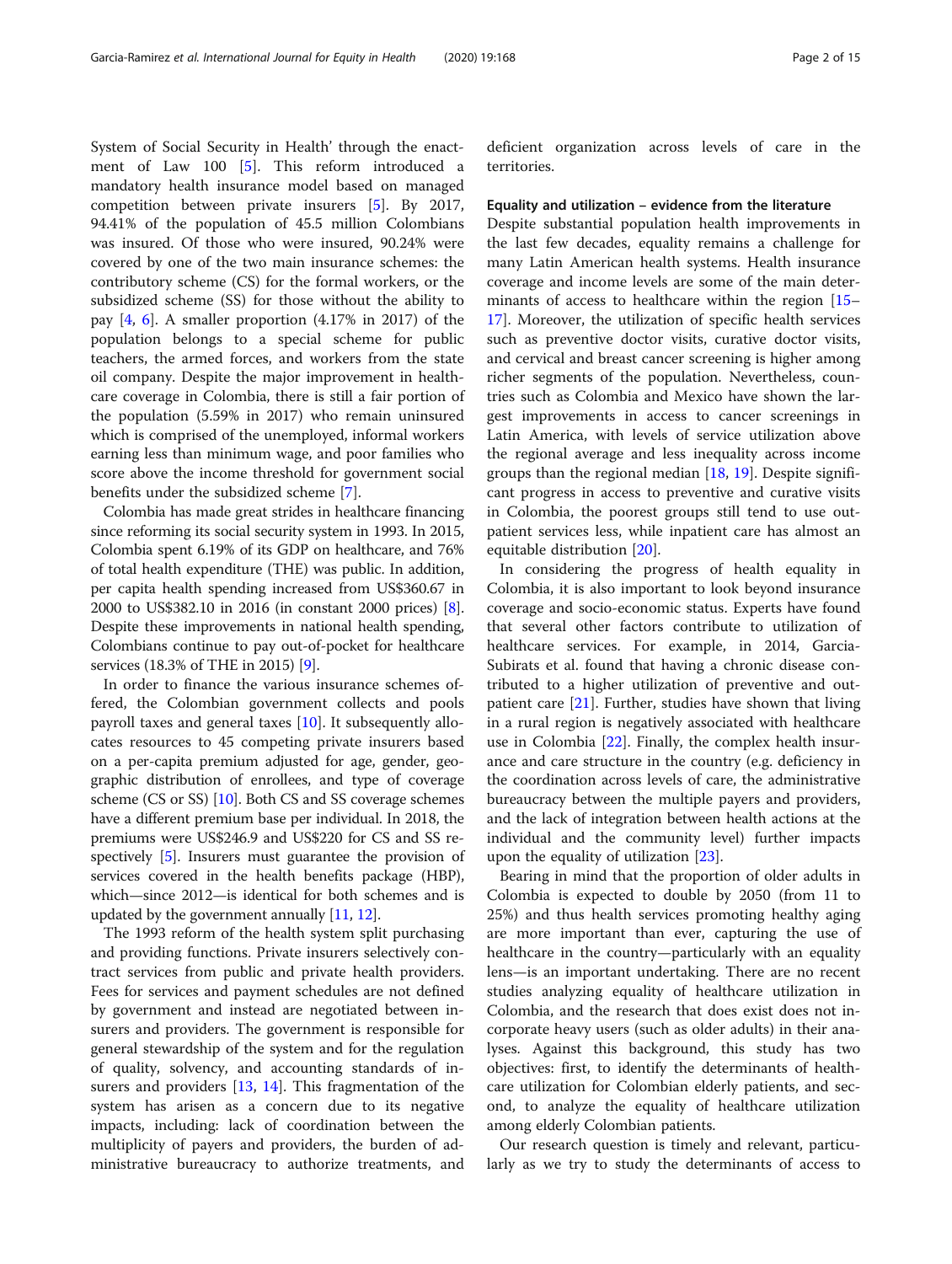healthcare. While existing evidence in Colombia suggests that within country variations in morbidity and mortality have been associated with socio-economic conditions as income, education, gender, and racial disparities, there is little evidence on how some socio-economic factors impact upon access to healthcare [\[24](#page-13-0)–[27](#page-13-0)].

#### Methods

## Dataset and sample

The SABE study (Health, Aging, and Well-being) is a nationally representative population-based cross-sectional dataset of 23,694 adults over 60-years, which was collected by the Ministry of Health in Colombia in 2015. The survey used in the SABE study followed the conceptual model of active aging and the social determinants of health (see Additional file [1](#page-12-0)) [[28\]](#page-13-0).

#### Methodology

In order to analyze inequality in utilization of healthcare among the elderly in Colombia, we followed a two-fold approach. In the first instance, we relied on standard multivariate logistic model regression. We followed this with an analysis of inequality in utilization using the standard Concentration Index (CI).

#### Logit model analysis of utilization of healthcare services

In modelling the utilization of healthcare, our main dependent variables encompass six variables which fall within three levels of care. Preventive care (use of pap smear and mammogram for women; prostate cancer lab screening in the last 2 years for men), outpatient care (doctor visit in the last 4 months; visit to any health professional—other than a doctor—in the last year), and inpatient care (hospitalizations in the last year). Consequently, we estimated six separate logit models using each of the variables above as a dependent variable, one at a time.

The basis for the modelling exercise was the Anderson's behavioral model of health services use; it also enabled the selection of independent variables for the modelling exercise [[29](#page-13-0)]. Andersen establishes that utilization of health services depends on three factors: predisposing, enabling, and need factors. Predisposing factors include individual characteristics present before the occurrence of a disease and are related to demographic conditions. Enabling factors describe the means utilized by individuals in order to access the services they need, such as income. Finally, need factors refer to the health conditions—either perceived or evaluated requiring medical care.

Andersen's model groups determinants of access in three major groups (need, predisposing and enabling factors). The model can capture drivers of inequality from both an individual's and health system's perspective. There are, however, some limitations associated with the model. For example, the model does not explain the relationship between healthcare utilization and quality of services (health outcomes and patient satisfaction) [[29](#page-13-0), [30\]](#page-13-0).

Against this background, if we assume a linear model, utilization of healthcare services can be analyzed by regressing the relevant utilization variable  $(y_i)$  on a vector of k medical need indicator variables  $(x_k)$ , predisposing factor variables  $(u_{\alpha})$ , and a set of p enabling factor variables  $(z_p)$  (for example, socioeconomic variables, health insurance, and supply-side variables).

The equation would be as follows:

$$
y_i^* = \alpha + \sum_k \beta_k x_{k,i} + \sum_q \delta_q u_{q,i} + \sum_p \gamma_{p,i} z + \varepsilon_i, \text{ with } i = 1,...N
$$
\n(1)

Where α, β, γ<sub>,</sub> δ= parameters and  $\varepsilon$ <sub>i</sub> = error term. Assuming that  $y_i^*$  in equation (A) is a latent variable, the logit model is written as:

$$
\begin{cases} 1 \text{ if } y_i^* > 0\\ 0, \text{ otherwise} \end{cases}
$$

Our dependent variables encompass three levels of healthcare utilization: (i) preventive care (e.g. screening activities); (ii) outpatient care (curative and rehabilitation services provided by a healthcare professional at the primary level (both acute and chronic care), that do not require hospital stay) and (iii) inpatient care (curative and rehabilitation services provided at a hospital, and requiring overnight stay, usually for high-complex care).

To assess medical need factors, multimorbidity and self-rated health (SRH) were used as proxies. The SABE study asked participants if they had ever been diagnosed as having high blood pressure, diabetes, osteoarthritis, ischemic heart disease, cerebrovascular disease, chronic respiratory disease or cancer. Therefore, a categorical variable was created encompassing the following: no presence of chronic disease, presence of one chronic disease, and presence of two or more chronic diseases. SRH measured the subjective health experience of individuals by answering the question: "In general, how would you rate your health in the last 30 days?" Based on this question, a dummy variable was created by taking a value of 1 for answers very good, good, and fair and a value of 0 for answers poor and very poor. We also included as need factors, four variables assessing the functional impairment of individuals: the Barthel index [\[31\]](#page-13-0), any walking impairment, need of walking help, and presence of any amputation. The Barthel index is a geriatric score evaluating the level of dependency giving a score to each individual. We classified individuals as independent, with mild dependency, with moderate to severe dependency and with total dependency. For any walking impairment, individuals were asked if they found difficult walking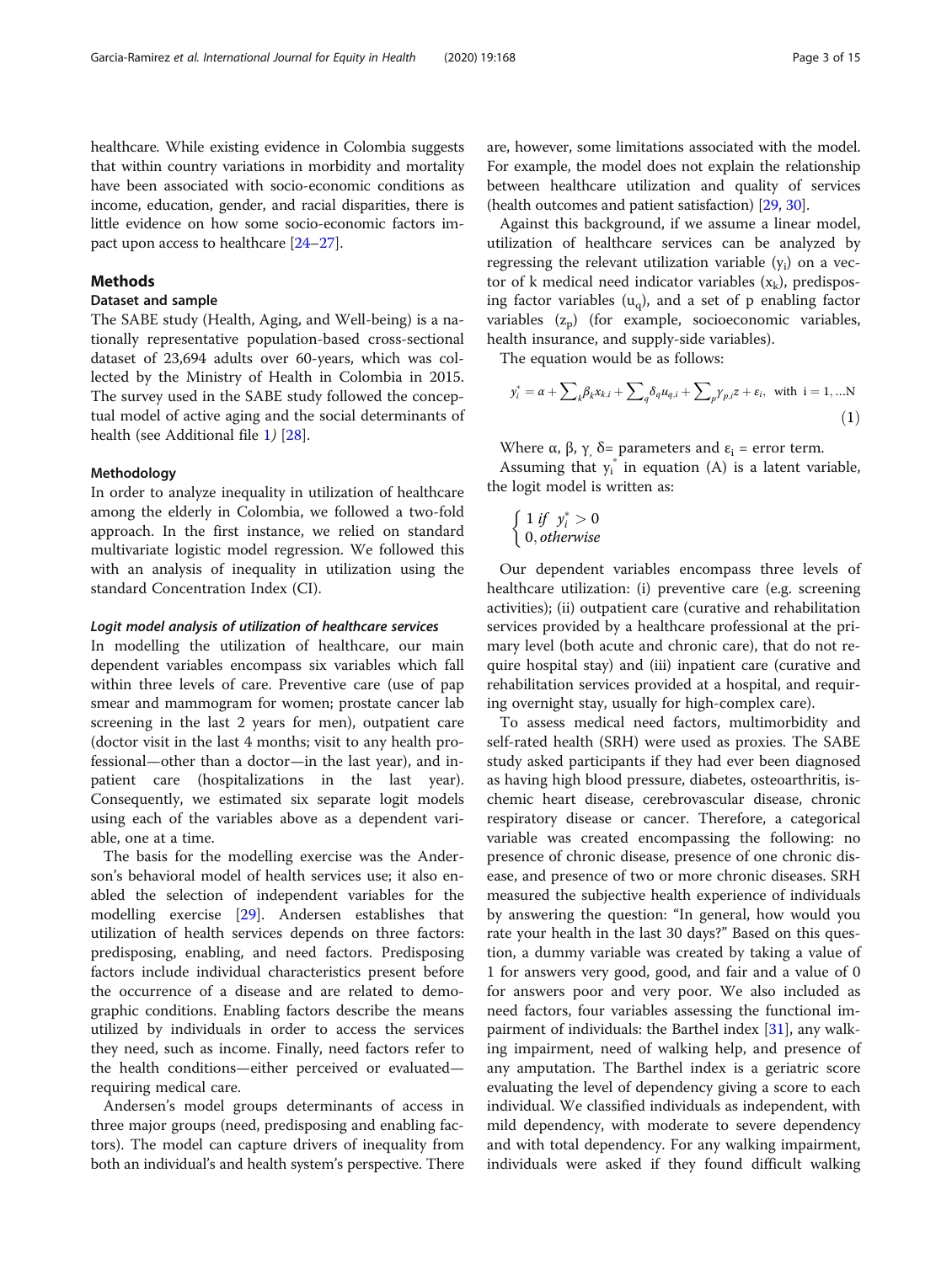400 m. Individuals were subsequently classified as having no difficulty, mild difficulty, somewhat or significant difficulty. For assessing the need of 'any walking help', individuals were also asked if they needed any help walking 400 m. The variable took the value of 1 if an individual needed any walking help and zero if they didn't need any. The variable 'any amputation' took the value of 1 if the individual had any limb amputation and zero if they didn't have any.

Predisposing factors included age, gender, marital status, level of education, belonging to an ethnic minority and displacement. Four, five-year groups represented the age variable: 60–65, 66–70, 71–74 and 75 and older. A dummy variable capturing ethnicity was created, which took the value of 1 if the respondent belonged to any ethnic minority (mixed, black, islander, palenquero or indigenous), and 0 otherwise. Marital status was proxied by a dummy variable that took a value of 1 (being married/cohabiting and divorced/widowed) or 0 (otherwise). Level of education was captured by a categorical variable among four options: no formal education, primary school, secondary school, or technical education and above. In addition, a dummy variable for displacement was created which took a value of 1 if the respondent was displaced and 0 otherwise.

Enabling factors included wealth index, area of residence, type of health insurance, geographic region and receiving a pension. We created a wealth index for all participants as a proxy of their socio-economic level (see Additional file [2](#page-12-0)) and classified participants into five different wealth quintiles. Based on the area of residence, we created a dummy variable which took a value of 1 if the respondent lived in an urban area and 0 if they lived in a rural setting. The health insurance type was captured by a categorical variable consisting of four categories: subsidized, contributory, special schemes, and uninsured; and the geographic region variable corresponded to the six regions of the country in which the survey aggregated the participants. Given that the survey did not include supply-side variables (e.g. density of doctors or nurses), this variable was used as a proxy for regional variation in supply-side healthcare variables. Finally, a dummy variable which captured whether the respondent received a pension was included.

We used standard weights in the analysis and reported the results as odds ratios. In addition, we reported the standard Wald (Chi2 test) and the log likelihood. All analyses were conducted in STATA version 14.0.

#### Concentration index for inequality of utilization

We coupled the logit model exercise with a calculation of concentration index (CI) and decomposition of CI in order to quantify the degree of equality in the utilization of health services and the extent to which each of the three groups of variables above (medical need, predisposing, and enabling) contributed to the inequality of utilization [[32\]](#page-13-0).

CI is defined with reference to the concentration curve. It is twice the area between the concentration curve and the line of equality (the 45-degree line). Concentration curves plot the specific health variable in the y–axis against the percentage distribution based on a wealth measure in the x–axis. Therefore, CI takes a value ranging from  $(-1, 1)$  where negative values express pro-poor concentration and positive values express prorich concentration. Equation 2 presents the general model for CI:

$$
C = \frac{2}{\mu} \quad cov_w(y_i, r_i) \tag{2}
$$

Where C is the CI,  $y_i$  is the measure of utilization of healthcare services,  $\mu$  is its mean, and  $r_i$  is the rank distribution of an individual  $i$  according to his wealth index.

The decomposition of the CI shows the contribution of the independent variables in the logit model to the distribution (inequality) of health services based on the wealth rank of the population. It provides more detailed information and raises potential areas for policy intervention. We relied on methodology for the decomposition analysis that used a probit model and its 'partial effects' (i.e. the effects of an individual independent variable, ceteris paribus) as eq. 3 depicts:

$$
E(y_i|x_i) = G\left(\sum_k \beta_k x_k^i\right) \tag{3}
$$

where G represents the functional form for a nonlinear model. As proposed by van Doorslaer et al. [[32\]](#page-13-0), we have restored the mechanics of the decomposition framework by replacing the βk parameters in the equation with the βmk parameters, where the βmk represent the partial effects of the x (the determinants of y) in the linear approximation of the non-linear model expressed by Eq. 4:

$$
y_i = \sum_k \beta_k^m x_k^i + \mu_i \tag{4}
$$

Accordingly, we conducted a decomposition of the socio-economic related inequality affecting healthcare utilization.

### Results

## Descriptive statistics for models of utilization of healthcare

Table [1](#page-4-0) shows the summary statistics for the full sample and the subgroups of both, the insured and the uninsured population. Among the participants, 60.3% were aged 60 to 70 years old, 97.8% had any type of health insurance, and 75.7% suffered from one chronic disease or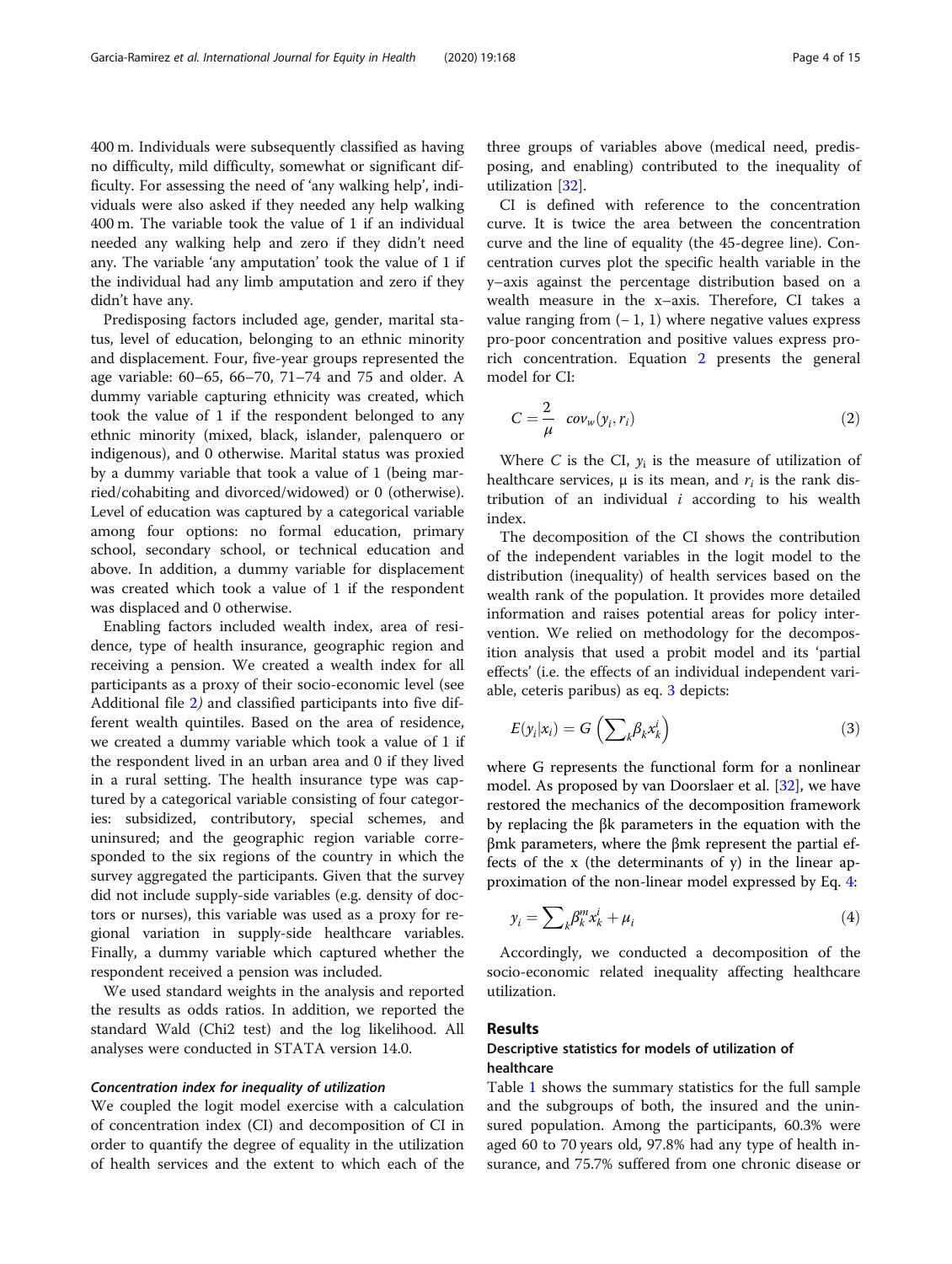## <span id="page-4-0"></span>Table 1 Summary statistics for independent variables (weighted)

|                                       | Total sample $N = 23,694$ |       | Insured $\boldsymbol{n} = 23,152$ |       |                           | Uninsured $n = 518$ | $P$ value- |
|---------------------------------------|---------------------------|-------|-----------------------------------|-------|---------------------------|---------------------|------------|
| Variable                              | $\mathsf{n}$              | $\%$  | n                                 | $\%$  | $\boldsymbol{\mathsf{n}}$ | $\%$                |            |
| <b>Predisposing factors</b>           |                           |       |                                   |       |                           |                     |            |
| Age                                   |                           |       |                                   |       |                           |                     |            |
| $60 - 65$                             | 9010                      | 38.03 | 8695                              | 37.55 | 306                       | 59.12               | < 0.001    |
| $66 - 70$                             | 5268                      | 22.23 | 5176                              | 22.36 | 87                        | 16.81               |            |
| $71 - 75$                             | 3943                      | 16.64 | 3891                              | 16.81 | 48                        | 9.29                |            |
| $76 - 80$                             | 2814                      | 11.88 | 2772                              | 11.97 | 39                        | 7.54                |            |
| $80+$                                 | 2659                      | 11.22 | 2619                              | 11.31 | 37                        | 7.24                |            |
| Male                                  | 10,776                    | 45.48 | 10,457                            | 45.17 | 308                       | 59.49               | < 0.001    |
| Marital status <sup>a</sup>           | 12,392                    | 52.32 | 12,180                            | 52.61 | 205                       | 39.63               | < 0.001    |
| Education <sup>a</sup>                |                           |       |                                   |       |                           |                     |            |
| No formal education                   | 3919                      | 16.61 | 3776                              | 16.37 | 139                       | 26.99               | < 0.001    |
| Primary school                        | 12,599                    | 53.39 | 12,353                            | 53.57 | 232                       | 45.15               |            |
| Secondary school                      | 4521                      | 19.15 | 4395                              | 19.06 | 121                       | 23.44               |            |
| Technical or higher                   | 2562                      | 10.85 | 2536                              | 11.00 | 23                        | 4.42                |            |
| Ethnicity <sup>a</sup>                | 3736                      | 20.95 | 3625                              | 20.76 | 107                       | 29.52               | 0.037      |
| Displacement <sup>a</sup>             | 3631                      | 15.33 | 3521                              | 15.21 | 107                       | 20.61               | 0.270      |
| Socioeconomic factors                 |                           |       |                                   |       |                           |                     |            |
| Wealth quintile                       |                           |       |                                   |       |                           |                     |            |
| Poorest                               | 4739                      | 20.00 | 4527                              | 19.55 | 207                       | 40.03               | < 0.001    |
| 2nd poorest                           | 4739                      | 20.00 | 4616                              | 19.94 | 118                       | 22.85               |            |
| Middle                                | 4738                      | 20.00 | 4653                              | 20.10 | 81                        | 15.63               |            |
| 2nd richest                           | 4739                      | 20.00 | 4661                              | 20.13 | 74                        | 14.20               |            |
| Richest                               | 4738                      | 20.00 | 4696                              | 20.28 | 38                        | 7.29                |            |
| Geographic region in Colombia         |                           |       |                                   |       |                           |                     |            |
| Bogota                                | 4032                      | 17.02 | 3970                              | 17.15 | 58                        | 11.15               | 0.028      |
| East                                  | 4248                      | 17.93 | 4109                              | 17.75 | 135                       | 26.02               |            |
| Orinoquia and Amazon                  | 328                       | 1.38  | 310                               | 1.34  | 17                        | 3.37                |            |
| Atlantic                              | 4527                      | 19.11 | 4392                              | 18.97 | 130                       | 25.19               |            |
| Central                               | 6400                      | 27.01 | 6313                              | 27.27 | 80                        | 15.51               |            |
| Pacific                               | 4160                      | 17.56 | 4059                              | 17.53 | 97                        | 18.75               |            |
| Urban                                 | 18,524                    | 78.18 | 18,141                            | 78.35 | 365                       | 70.40               | < 0.001    |
| Type of health insurance <sup>a</sup> |                           |       |                                   |       |                           |                     | <b>NA</b>  |
| Uninsured                             | 518                       | 2.19  | $\sf NA$                          |       | <b>NA</b>                 |                     |            |
| Subsidized                            | 11,104                    | 46.91 | <b>NA</b>                         |       | <b>NA</b>                 |                     |            |
| Contributory                          | 11,574                    | 48.90 | <b>NA</b>                         |       | <b>NA</b>                 |                     |            |
| Special                               | 474                       | 2.00  | <b>NA</b>                         |       | <b>NA</b>                 |                     |            |
| Receives a pension <sup>a</sup>       | 6754                      | 28.52 | 6741                              | 29.12 | 10                        | 1.90                | < 0.001    |
| <b>Need factors</b>                   |                           |       |                                   |       |                           |                     |            |
| Multimorbidity <sup>a</sup>           |                           |       |                                   |       |                           |                     |            |
| No diseases                           | 5659                      | 24.27 | 5440                              | 23.88 | 211                       | 42.07               | < 0.001    |
| 1 disease                             | 7017                      | 30.10 | 6885                              | 30.22 | 124                       | 24.70               |            |
| Multimorbid (2 diseases or more)      | 10,637                    | 45.63 | 10,457                            | 45.90 | 167                       | 33.23               |            |
| Self-rated health <sup>a</sup>        | 9741                      | 51.27 | 9527                              | 51.24 | 209                       | 52.56               | 0.020      |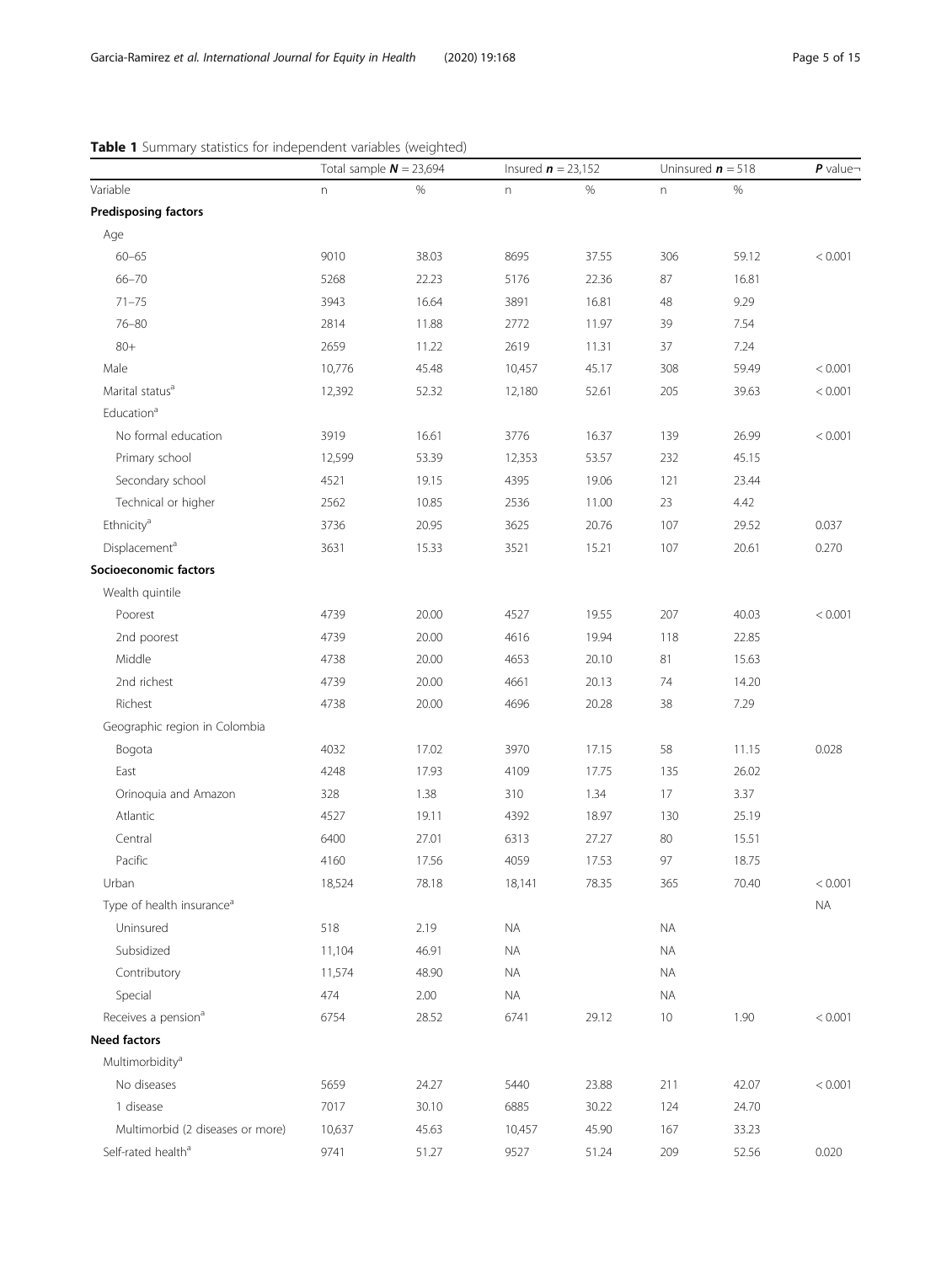|                                 | Total sample $N = 23,694$ |       | Insured $\boldsymbol{n} = 23.152$ |       |     | Uninsured $\boldsymbol{n} = 518$ | $P$ value- |
|---------------------------------|---------------------------|-------|-----------------------------------|-------|-----|----------------------------------|------------|
| Barthel Index (dependency)      |                           |       |                                   |       |     |                                  |            |
| Independent                     | 18,666                    | 78.78 | 18,223                            | 78.71 | 423 | 81.74                            | 0.005      |
| Mild dependency                 | 2249                      | 9.49  | 2213                              | 9.56  | 34  | 6.60                             |            |
| Moderate to severe dependency   | 2616                      | 11.04 | 2554                              | 11.03 | 59  | 11.40                            |            |
| Total dependency                | 163                       | 0.69  | 162                               | 0.70  |     | 0.25                             |            |
| Walking impairment <sup>a</sup> |                           |       |                                   |       |     |                                  |            |
| No impairment                   | 15,835<br>66.90           |       | 15,422                            | 66.68 | 398 | 76.89                            | < 0.001    |
| Mild difficulty                 | 3503                      | 14.80 | 3435                              | 14.85 | 65  | 12.59                            |            |
| Somewhat/Very difficult         | 4332                      | 18.30 | 4274                              | 18.48 | 54  | 10.52                            |            |
| Walking help <sup>a</sup>       | 19,896                    | 84.48 | 19,411                            | 84.35 | 465 | 90.38                            | 0.001      |
| Amputation                      | 486                       | 2.05  | 476                               | 2.06  | 9   | 1.75                             | 0.719      |

Table 1 Summary statistics for independent variables (weighted) (Continued)

 $\neg P$  value for Pearson chi square test comparing insured individuals and uninsured individuals

<sup>a</sup>Number of observations were not equal to the 100% of the total sample nor for subsamples by insurance categories. Observations N (%) were equal to: marital status: 23684 (99.9), education (99.5), ethnicity:17893 (77.7), displacement:23689 (99.9), Type of health insurance:23670 (99.9), receives a pension: 23680 (99.9), multimorbidity: 23312 (98.6), self-rated health: 18999(80.2), walking impairment: 23672(99.9), walking help: 23560 (99.4) NA Not applicable

more. The proportion of uninsured participants in SABE (2.2%) was lower than that in the general population (3.2% in 2015) [\[6\]](#page-13-0). The uninsured belong to younger age groups, mostly do not cohabitate, tend not to have pensions, are urban dwellers (70.4%), and are concentrated in the poorest wealth quintiles (40% in the poorest quintile compared to 7.29% in the richest one). Furthermore, 57.9% of the uninsured had at least one disease. A large majority of the insured have no or little functional impairment. The table also includes the standard test for statistical significance between the two groups (Table [1](#page-4-0)).

The healthcare service with the highest usage was a physician visit in the last 4 months (74.9%), while only 12.9% of the respondents reported being hospitalized in the last year. The uptake of preventive screening services for men and women ranged from 41 to 53.6%—a fairly low participation percentage when considering the public health importance of those diseases screened (breast, cervical, and prostate cancer). Finally, a higher share of insured participants (compared to uninsured) have accessed the services featured in Table 2.

#### Logit model analyses

Table [3](#page-6-0) shows the results of the regression analyses. Our findings suggest that the enabling factors bear the highest weight in explaining the variation in utilization of healthcare among elderly Colombians. Specifically, wealth quintile, residing in an urban area and type of health insurance were the variables most significantly associated with the utilization of every healthcare service aside from hospitalization. Older adults from the wealthiest quintile were between 1.5 and 3.5 times more likely to use an outpatient or preventive service compared to the poorest quintiles. Moreover, older adults in urban areas had between 1.5 and 1.9 times the odds of using outpatient care and inpatient care compared to

| <b>Table 2</b> Summary statistics for dependent variables (weighted) |  |  |  |  |
|----------------------------------------------------------------------|--|--|--|--|
|----------------------------------------------------------------------|--|--|--|--|

|                                                            |        | Total sample $N = 23,694$ | Insured $\boldsymbol{n} = 23.152$ |       |     | Uninsured population $n = 518$ | $P$ value- |
|------------------------------------------------------------|--------|---------------------------|-----------------------------------|-------|-----|--------------------------------|------------|
| Variable                                                   |        | %                         |                                   | $\%$  |     | %                              |            |
| Any visit to a health professional in the last year        | 10,895 | 45.98                     | 10.763                            | 46.49 | 121 | 23.38                          | < 0.001    |
| Any doctor visit in the last 4 months <sup>a</sup>         | 17.738 | 74.93                     | 17.559                            | 75.92 | 161 | 31.00                          | < 0.001    |
| Any hospitalization in the last year <sup>a</sup>          | 3061   | 12.92                     | 3009                              | 13.00 | 49  | 9.40                           | < 0.001    |
| Use of pap smear in the last 2 years <sup>a</sup>          | 7256   | 53.63                     | 7165                              | 53.86 | 84  | 40.07                          | < 0.001    |
| Use of mammogram in the last 2 years <sup>a</sup>          | 5547   | 40.96                     | 5498                              | 41.29 | 45  | 21.40                          | < 0.001    |
| Prostate cancer screening in the last 2 years <sup>a</sup> | 4624   | 46.11                     | 4563                              | 46.99 | 51  | 16.57                          | < 0.001    |

 $\neg P$  value for Pearson chi square test comparing insured individuals and uninsured individuals

<sup>a</sup>Number of observations were not equal to the 100% of the total sample nor for subsamples by insurance categories. Observations for total population N (%) were equal to: any doctor visit: 23672 (99.9), any hospitalization: 23689(99.9), use of pap smear: 13530 (54.3), use of mammogram:13541 (54.3), prostate cancer screening: 10027(45.3)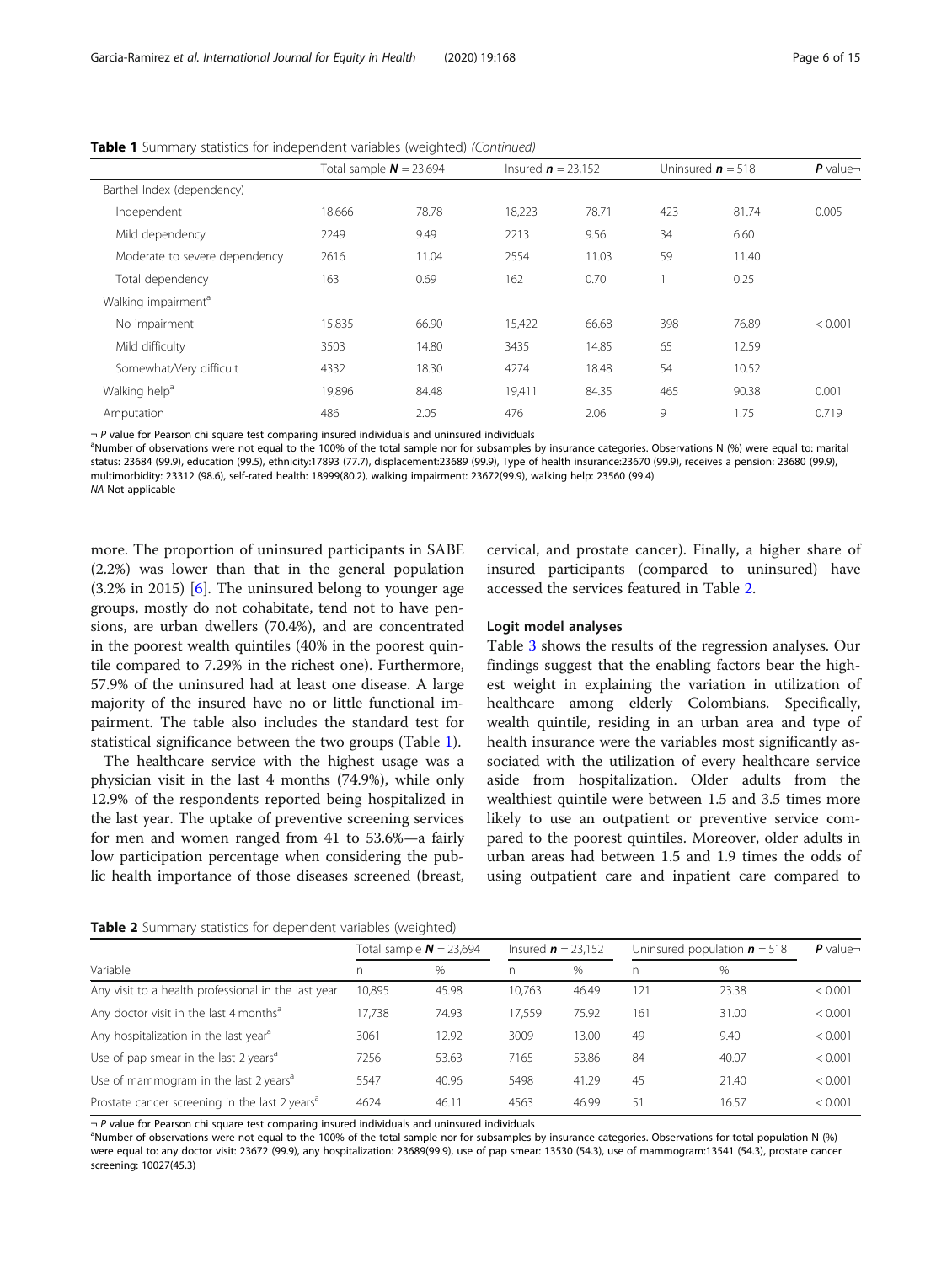<span id="page-6-0"></span>

|                      |                                                     | professional in the<br>last year<br>OR | Any visit to a health | Any doctor visit in<br>the last 4 months |                | in the last year   | Any hospitalizations | Use of pap smear<br>in the last 2 years |         | in the last 2 years | Use of mammogram | screening in the<br>Prostate cancer<br>last 2 years |         |
|----------------------|-----------------------------------------------------|----------------------------------------|-----------------------|------------------------------------------|----------------|--------------------|----------------------|-----------------------------------------|---------|---------------------|------------------|-----------------------------------------------------|---------|
| Variable             | Categories                                          |                                        | SE,                   | $\delta$                                 | $\overline{S}$ | $\delta$           | US<br>S              | $\delta$                                | US<br>S | $\delta$            | SE,              | $\sigma$                                            | US<br>S |
| PREDISPOSING FACTORS |                                                     |                                        |                       |                                          |                |                    |                      |                                         |         |                     |                  |                                                     |         |
| Age                  | $60$ to $65^{\circ}$                                |                                        |                       |                                          |                |                    |                      |                                         |         |                     |                  |                                                     |         |
|                      | 66 to 70                                            | 0.940                                  | 0.104                 | 0.915                                    | 0.131          | 0.960              | 0.140                | $0.692^{b}$                             | 0.092   | 0.710 <sup>a</sup>  | 0.105            | .332                                                | 0.207   |
|                      | 71 to 75                                            | $\Im$<br>$\overline{0}$                | 0.107                 | 1.182                                    | 0.151          | 1.108              | 0.170                | $0.257^{b}$                             | 0.036   | 0.404 <sup>b</sup>  | 0.063            | 1.116                                               | 0.184   |
|                      | 76 to 80                                            | 59<br>$\overline{0.8}$                 | 0.112                 | 1.283                                    | 0.194          | 0.982              | 0.178                | 0.235 <sup>b</sup>                      | 0.041   | 0.469 <sup>b</sup>  | 0.101            | $1.514^{a}$                                         | 0.282   |
|                      | $> 80$                                              | $\frac{6}{6}$<br>66                    | 0.095                 | 1.134                                    | 0.192          | 1.071              | 0.230                | $0.130^{b}$                             | 0.028   | $0.238^{b}$         | 0.060            | 0.771                                               | 0.160   |
| Gender               | Male <sup>c</sup>                                   |                                        |                       |                                          |                |                    |                      |                                         |         |                     |                  |                                                     |         |
|                      | Female                                              | δŹ<br>0.8                              | 0.077                 | 0.817                                    | 0.087          | 1.268              | 0.165                | $\frac{1}{2}$                           |         | $\frac{1}{2}$       |                  | $\frac{1}{2}$                                       |         |
| Marital status       | Not married <sup>c</sup>                            |                                        |                       |                                          |                |                    |                      |                                         |         |                     |                  |                                                     |         |
|                      | Married or cohabiting                               | 0.925                                  | 0.082                 | 1.011                                    | 0.120          | 1.082              | 0.130                | 1.366 <sup>b</sup>                      | 0.142   | $1.336^{a}$         | 0.153            | $1.403^{b}$                                         | 0.182   |
| Education            | No formal education <sup>c</sup>                    |                                        |                       |                                          |                |                    |                      |                                         |         |                     |                  |                                                     |         |
|                      | Primary                                             | 93<br>Ē                                | 0.143                 | 1.152                                    | 0.189          | 1.119              | 0.187                | 1.124                                   | 0.155   | 1.269               | 0.219            | 1.203                                               | 0.214   |
|                      | Secondary                                           | 1.904 <sup>b</sup>                     | 0.275                 | 1,280                                    | 0.252          | 1.271              | 0.251                | 0.981                                   | 0.168   | 1.469               | 0.295            | 1.498                                               | 0.316   |
|                      | Technical or above                                  | 78 <sup>b</sup><br>$\overline{31}$     | 0.649                 | 1.247                                    | 0.369          | 1.255              | 0.325                | 1.006                                   | 0.265   | 2.805 <sup>b</sup>  | 0.854            | 0.835                                               | 0.213   |
| Ethnic minority      | Not belonging to an<br>ethnic minority <sup>c</sup> |                                        |                       |                                          |                |                    |                      |                                         |         |                     |                  |                                                     |         |
|                      | Belonging to an ethnic<br>minority                  | $\widetilde{\Box}$<br>$\Box$           | 0.099                 | 0.954                                    | 0.096          | 1.092              | 0.127                | 0.839                                   | 0.118   | 0.882               | 0.120            | $1.343^a$                                           | 0.176   |
| Displacement         | Not being displaced <sup>c</sup>                    |                                        |                       |                                          |                |                    |                      |                                         |         |                     |                  |                                                     |         |
|                      | Being displaced                                     | 0.862                                  | 0.099                 | 1.087                                    | 0.126          | 0.952              | 0.150                | 1.124                                   | 0.176   | 0.936               | 0.153            | 0.949                                               | 0.144   |
| ENABLING FACTORS     |                                                     |                                        |                       |                                          |                |                    |                      |                                         |         |                     |                  |                                                     |         |
| Wealth quintile      | Poorest <sup>c</sup>                                |                                        |                       |                                          |                |                    |                      |                                         |         |                     |                  |                                                     |         |
|                      | 2nd poorest                                         | 1.466 <sup>b</sup>                     | 0.155                 | $1.304^{a}$                              | 0.157          | 0.955              | 0.133                | 1.589 <sup>b</sup>                      | 0.235   | 1.123               | 0.172            | 1.286                                               | 0.219   |
|                      | Middle                                              | 36 <sup>b</sup><br>$\overline{4}$      | 0.162                 | 1.238                                    | 0.160          | 0.999              | 0.161                | 1.505 <sup>b</sup>                      | 0.239   | 1.545 <sup>b</sup>  | 0.253            | 1.308                                               | 0.237   |
|                      | 2nd richest                                         | 1.740 <sup>b</sup>                     | 0.225                 | 1.328                                    | 0.207          | 1.399 <sup>a</sup> | 0.215                | $1.695^{b}$                             | 0.289   | $1.630^{b}$         | 0.291            | $1.707^{b}$                                         | 0.334   |
|                      | Richest                                             | $\gamma^{\circ}$<br>23                 | 0.376                 | 1.696 <sup>a</sup>                       | 0.348          | 0.910              | 0.180                | $3.357^{b}$                             | 0.666   | 2.095 <sup>b</sup>  | 0.473            | 1.573 <sup>a</sup>                                  | 0.342   |
| Geographic region    | Bogota <sup>c</sup>                                 |                                        |                       |                                          |                |                    |                      |                                         |         |                     |                  |                                                     |         |
|                      | Oriental                                            | 54<br>$\overline{0}$                   | 0.157                 | 1.000                                    | 0.211          | 1.202              | 0.253                | 0.827                                   | 0.165   | 1.273               | 0.288            | 1.550                                               | 0.349   |
|                      | Orinoquia and<br>Amazonia                           | $\circ$<br>$\tilde{\Xi}$               | 0.306                 | 1.592                                    | 0.448          | 1.549              | 0.698                | 1.509                                   | 0.438   | 0.941               | 0.283            | 1.678                                               | 0.642   |
|                      | Atlantico                                           | 0.878                                  | 0.126                 | $1.472^{a}$                              | 0.258          | 1.364              | 0.243                | 1.151                                   | 0.196   | 1.236               | 0.227            | 1.410                                               | 0.304   |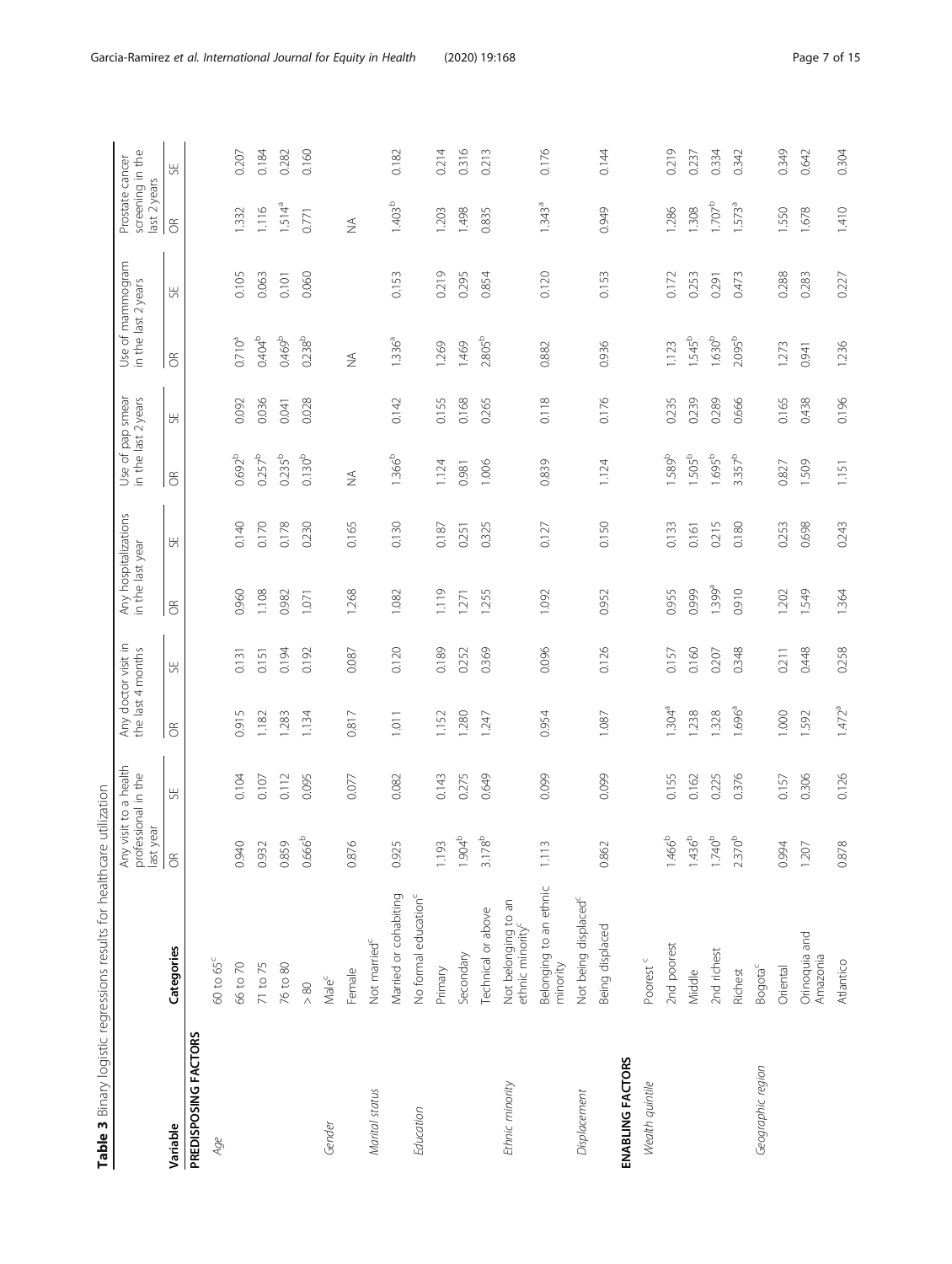|                            |                                  | year<br>Αrγ<br>pio<br>15P | visit to a health<br>fessional in the | Any doctor visit in<br>the last 4 months |       | in the last year     | Any hospitalizations | Use of pap smear<br>in the last 2 years |       | in the last 2 years | Use of mammogram | screening in the<br>Prostate cancer<br>last 2 years |       |
|----------------------------|----------------------------------|---------------------------|---------------------------------------|------------------------------------------|-------|----------------------|----------------------|-----------------------------------------|-------|---------------------|------------------|-----------------------------------------------------|-------|
| Variable                   | Categories                       | $\mathfrak{S}$            | ЪŚ                                    | $\mathfrak{S}$                           | 5E    | $\widetilde{\sigma}$ | 5E                   | $\widetilde{\sigma}$                    | 5E    | $\mathfrak{S}$      | 5F               | $\infty$                                            | SЕ    |
|                            | Central                          | 0.659 <sup>b</sup>        | 0.093                                 | 0.986                                    | 0.185 | 1351                 | 0.242                | 1.052                                   | 0.172 | 1.298               | 0.252            | 1.158                                               | 0.241 |
|                            | Pacifica                         | 1.012                     | 0.144                                 | 1181                                     | 0.224 | 1.128                | 0.216                | 1.095                                   | 0.199 | 1.018               | 0.209            | 1.193                                               | 0.268 |
| Area of residence          | Rural <sup>c</sup>               |                           |                                       |                                          |       |                      |                      |                                         |       |                     |                  |                                                     |       |
|                            | Urban                            | 1,658 <sup>b</sup>        | 0.194                                 | 1.501 <sup>b</sup>                       | 0.196 | $1.468^{a}$          | 0.223                | 1,499b                                  | 0.227 | 1.880 <sup>b</sup>  | 0.332            | $1.767^{b}$                                         | 0.287 |
| Type of health insurance   | Uninsured <sup>c</sup>           |                           |                                       |                                          |       |                      |                      |                                         |       |                     |                  |                                                     |       |
|                            | Subsidized                       | $1.808^\mathrm{a}$        | 0.508                                 | $4.967^{b}$                              | 1.263 | 1.186                | 0.414                | 1.744                                   | 0.593 | 1.890               | 0.638            | 2.345 <sup>b</sup>                                  | 0.862 |
|                            | Contributory                     | 2.011 <sup>a</sup>        | 0.575                                 | 6.376 <sup>b</sup>                       | 1.673 | 1.340                | 0.479                | 2.839 <sup>b</sup>                      | 0.987 | 4.210 <sup>b</sup>  | 1.447            | 5.47 <sup>b</sup>                                   | 2.055 |
|                            | Special <sup>d</sup>             |                           |                                       |                                          |       |                      |                      |                                         |       |                     |                  |                                                     |       |
| Type of health insurance   | Subsidized <sup>c</sup>          |                           |                                       |                                          |       |                      |                      |                                         |       |                     |                  |                                                     |       |
| (sub-analysis)             | Contributory                     | 1.120                     | 0.104                                 | $1.286^{a}$                              | 0.147 | 1.122                | 0.145                | $1.654^{b}$                             | 0.204 | 2.248 <sup>b</sup>  | 0.275            | 2.343 <sup>b</sup>                                  | 0.331 |
| Receives a pension         | $\check{\mathsf{Q}}^\mathsf{C}$  |                           |                                       |                                          |       |                      |                      |                                         |       |                     |                  |                                                     |       |
|                            | Yes                              | 1.256 <sup>a</sup>        | 0.143                                 | 1.113                                    | 0.169 | $0.638^{b}$          | 0.100                | 1.157                                   | 0.181 | 0.869               | 0.146            | 1.316                                               | 0.213 |
| NEED FACTORS               |                                  |                           |                                       |                                          |       |                      |                      |                                         |       |                     |                  |                                                     |       |
| Multimorbidity             | No diseases <sup>c</sup>         |                           |                                       |                                          |       |                      |                      |                                         |       |                     |                  |                                                     |       |
|                            | One chronic disease              | 1.459 <sup>b</sup>        | 0.157                                 | $2.382^{b}$                              | 0.264 | 1.450 <sup>a</sup>   | 0.258                | 1.658 <sup>b</sup>                      | 0.237 | 1.363 <sup>a</sup>  | 0.203            | 1.771 <sup>b</sup>                                  | 0.260 |
|                            | Multimorbid                      | 1.945 <sup>b</sup>        | 0.207                                 | $3.987^{b}$                              | 0.528 | 2.599b               | 0.432                | 1.569 <sup>b</sup>                      | 0.216 | 1,498 <sup>b</sup>  | 0.225            | $2.307^{b}$                                         | 0.331 |
| Self-rated health          | Bad health <sup>c</sup>          |                           |                                       |                                          |       |                      |                      |                                         |       |                     |                  |                                                     |       |
|                            | Good health                      | 0.895                     | 0.074                                 | $0.574^b$                                | 0.053 | $0.616^{b}$          | 0.078                | 1.125                                   | 0.117 | 1.180               | 0.134            | 0.966                                               | 0.115 |
| Barthel index (dependency) | Independent <sup>c</sup>         |                           |                                       |                                          |       |                      |                      |                                         |       |                     |                  |                                                     |       |
|                            | Mild dependency                  | $1.335^{a}$               | 0.190                                 | 1.202                                    | 0.242 | 1.760 <sup>b</sup>   | 0.304                | 0.955                                   | 0.165 | 0.962               | 0.167            | 1.072                                               | 0.248 |
|                            | Moderate to severe<br>dependency | 1.188                     | 0.200                                 | 1.204                                    | 0.250 | 1.490                | 0.325                | 0.814                                   | 0.160 | 0.671               | 0.159            | 0.980                                               | 0.258 |
|                            | Total dependency                 | 2.246                     | 1.857                                 | 1.355                                    | 1.373 | 1.200                | 1.167                | 0.173                                   | 0.189 | 0.011 <sup>b</sup>  | 0.015            | No observations                                     |       |
| Walking Impairment         | No impairment <sup>c</sup>       |                           |                                       |                                          |       |                      |                      |                                         |       |                     |                  |                                                     |       |
|                            | Mild difficulty                  | 0.987                     | 0.120                                 | 1.106                                    | 0.149 | 1.044                | 0.169                | 0.994                                   | 0.132 | 1.123               | 0.163            | 0.992                                               | 0.197 |
|                            | Somewhat/Very<br>difficult       | 1.060                     | 0.119                                 | 1.420 <sup>a</sup>                       | 0.207 | 1.047                | 0.163                | 0.832                                   | 0.118 | 0.913               | 0.138            | 1.154                                               | 0.226 |
| Walking help               | No help needed <sup>e</sup>      |                           |                                       |                                          |       |                      |                      |                                         |       |                     |                  |                                                     |       |
|                            | Help needed                      | 1.268                     | 0.185                                 | 1.150                                    | 0.234 | 0.653                | 0.152                | 1.242                                   | 0.213 | 1.041               | 0.206            | 1,103                                               | 0.279 |
| Amputations                | No amputations <sup>c</sup>      |                           |                                       |                                          |       |                      |                      |                                         |       |                     |                  |                                                     |       |
|                            | Any amputation                   | 1.881                     | 0.646                                 | 0.532                                    | 0.213 | $2.027^{\circ}$      | 0.637                | 0.803                                   | 0.414 | 0.433               | 0.252            | 0.658                                               | 0.248 |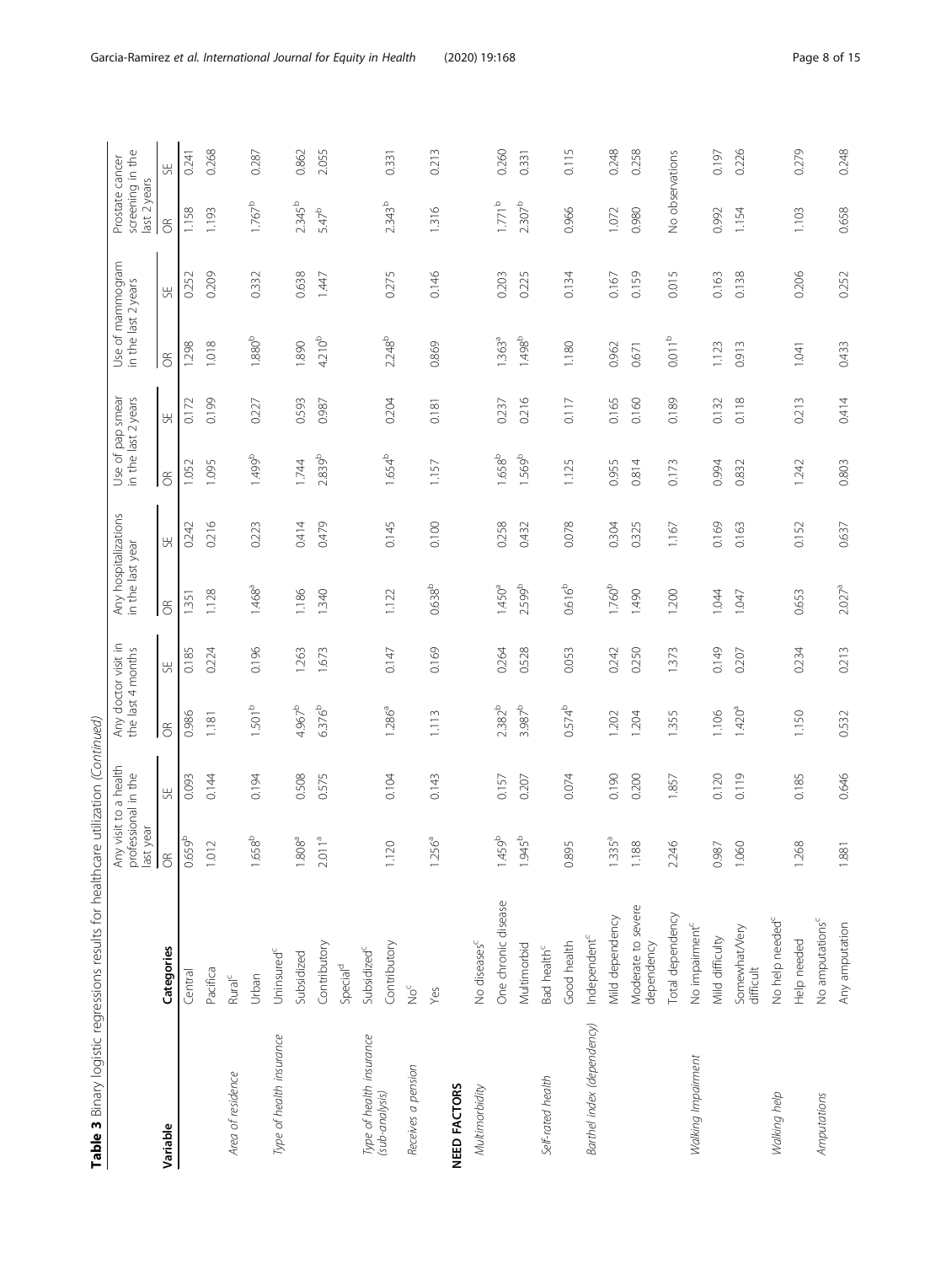| Table 3 Binary logistic regressions results for healthcare utilization (Continued) |                     |                                 |                                                               |                                          |                                         |                                         |                                                     |    |
|------------------------------------------------------------------------------------|---------------------|---------------------------------|---------------------------------------------------------------|------------------------------------------|-----------------------------------------|-----------------------------------------|-----------------------------------------------------|----|
|                                                                                    |                     | rofessional in the<br>last year | my visit to a health Any doctor visit in<br>the last 4 months | Any hospitalizations<br>in the last year | Use of pap smear<br>in the last 2 years | Use of mammogram<br>in the last 2 years | screening in the<br>Prostate cancer<br>last 2 years |    |
| Variable                                                                           | Categories          | E                               | g                                                             | ã                                        | ã                                       | Ĕ                                       | Ĕ                                                   | 5E |
| Statistical parameters                                                             | <b>Jbservations</b> | 7,459                           | 17,444                                                        | 17,455                                   | 9735                                    | 9741                                    | 7663                                                |    |
|                                                                                    | Wald (Chi2) test    | 400.2                           | 392.26                                                        | 202.48                                   | 432.3                                   | 361.3                                   | 280                                                 |    |
|                                                                                    | Log Likelihood      | $-2,495,693.8$                  | $-1,963,778.3$                                                | $-1,280,073$                             | $-1,219,592.2$                          | $-1,251,254.3$                          | $-1,127,363.8$                                      |    |
|                                                                                    | p-value             | $-0.001$                        | 0.001                                                         | < 0.001                                  | 20.001                                  | 0.001                                   | < 0.001                                             |    |
|                                                                                    |                     |                                 |                                                               |                                          |                                         |                                         |                                                     |    |

<sup>a</sup>Statistical significance at 5% level <sup>b</sup>Statistical significance at 1% level 'Baseline variable for comparison <sup>d</sup>excluded from the analysis<br>OR Odds Ratio, SE Standard error, MA Not applicable Statistical significance at 5% level <sup>b</sup>Statistical significance at 1% level 'Baseline variable for comparison <sup>d</sup>excluded from the analysis OR Odds Ratio, SE Standard error, NA Not applicable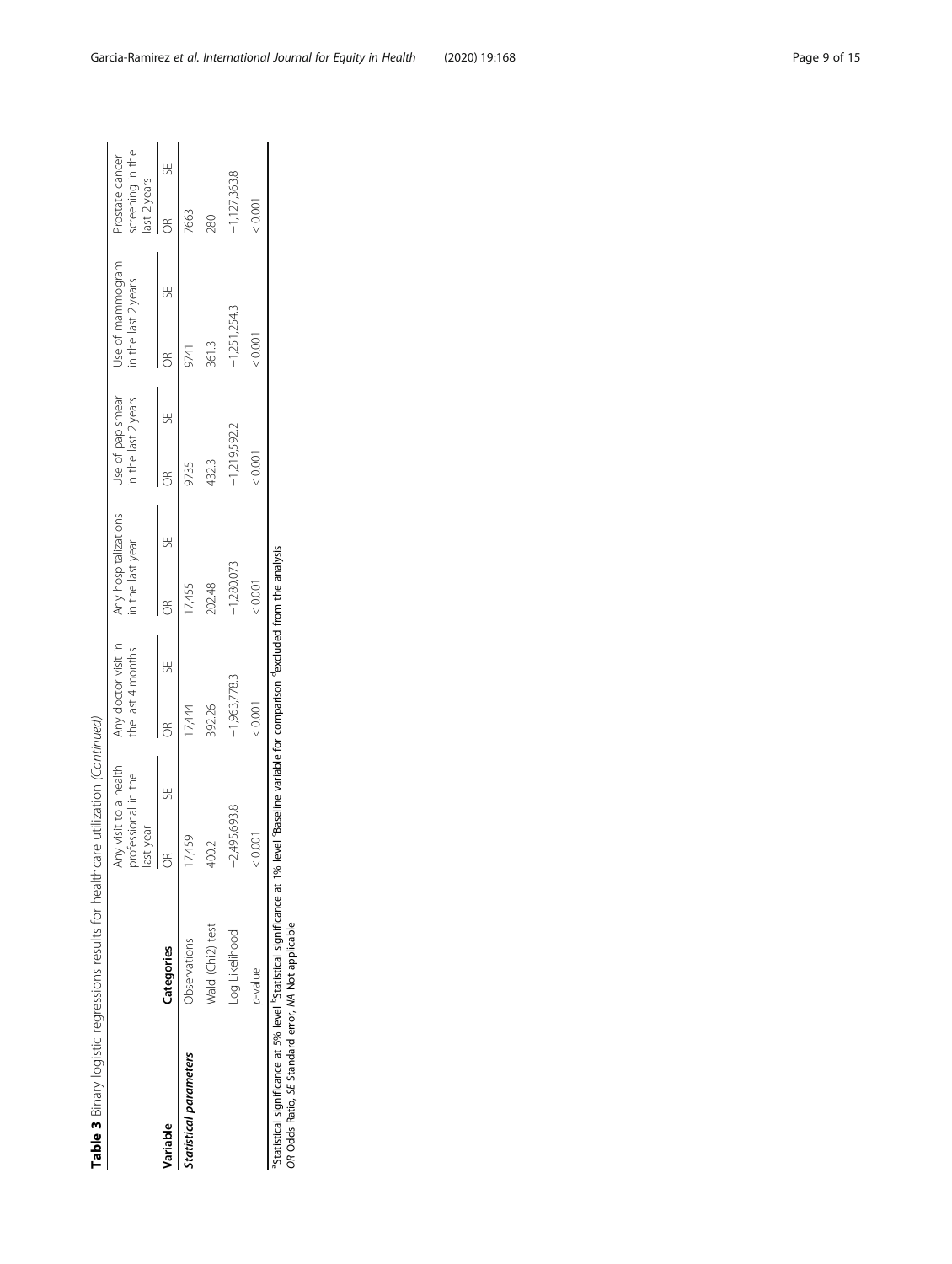their rural counterparts. Having health insurance is associated with higher utilization of both preventive and outpatient care. When compared to the uninsured, participants with subsidized healthcare were 6.3 times more likely to have visited a doctor in the past 4 months, and 2.3 times more likely to have been screened for prostate cancer; participants with contributive healthcare insurance were 6.4 and 5.5 times more likely respectively. When comparing healthcare utilization among insured individuals, respondents with contributive health insurance were more likely to use preventive care than subsidized ones (1.7 times more likely for the use of Pap smear; 2.2 times more likely for the use of mammogram; and 2.3 times more likely for prostate cancer screening).

Finally, we found some evidence for association between need and utilization of healthcare services. For example, multimorbid participants have 3.9 times higher odds of visiting a doctor in the last 4 months and 2.6 times higher odds of having been hospitalized in the last year than those without any disease. The rest of the need variables do not show statistically significant link with our main dependent variables

### Concentration index and decomposition analysis for inequality of healthcare utilization

Table 4 presents the results of the CI analysis. We found a consistent pro-rich inequality in utilization of most health services. The most unequal service was the use of mammogram, followed by visiting a health professional in the last year. Finally, we did not find evidence for inequality in utilization of hospital care.

Table [5](#page-10-0) depicts a summary of the contributions to the CI for each of the predisposing, enabling, and need factors. We present the results for three of the six models (visit to a health professional, use of mammogram, and prostate cancer screening) as they showed a constant association between predisposing, enabling, and need factors with utilization of health services. These models cover both outpatient and preventive care (Additional file [3](#page-12-0) presents the results of the decomposition analysis for the remaining three models).

Wealth quintile and type of health insurance contributed most to the pro-rich inequality of utilization of preventive services (ranging from 27.6 to 47.9% for wealth quintile and 26.7 to 28.8% for the type of health insurance), while education also contributed (19%) to the prorich inequality in utilization of mammograms. Urban residence contributed to the inequality in every model of utilization (except for inpatient care), although with a smaller magnitude: the contribution of the urban residence variable was less than 4% in the models (2.6 to 3.8% for outpatient care, and 2.2 to 3.1% for preventive care).

#### **Discussion**

In this paper, we assessed the equality of utilization of a set of healthcare services among Colombian elderly patients. Firstly, we found that enabling factors (mainly socio-economic standing) explained most of the variation in utilization of health services. The wealthiest individuals were more likely to use preventive and outpatient care compared to those belonging to lower socioeconomic groups.

These findings are consistent regardless of the econometric technique used (logit models or CI). In fact, every model of utilization of health services showed a pro-rich inequality, except for inpatient care. More specifically, visiting a doctor had a mild pro-rich inequality (below 0.1), while preventive services and visiting any health professional had a moderate pro-rich inequality (between 0 and 0.3). These results could reflect the fact that better-off individuals might have increased awareness and demand for accessing preventive care and services beyond medical care, they could also have the resources to access them. These results are in line with the findings of other studies in Latin America quantifying income-related inequalities in healthcare utilization for the general population  $[16, 17, 33, 34]$  $[16, 17, 33, 34]$  $[16, 17, 33, 34]$  $[16, 17, 33, 34]$  $[16, 17, 33, 34]$  $[16, 17, 33, 34]$  $[16, 17, 33, 34]$  $[16, 17, 33, 34]$ . For instance, CI for doctor visits in Brazil was 0.398 in 2013, while in Mexico it was 0.021 in 2013 [\[16](#page-13-0), [33\]](#page-13-0). In addition, Ruiz-Gomez et al. found a CI of 0.091 for preventive doctor visits in 2008 in Colombia, which was higher than the CI of 0.038 we found for that of the elderly population in this study  $[20]$  $[20]$ . Furthermore, there is ample evidence from the Latin American region showing the link between socio-economic status and healthcare utilization [[35](#page-14-0)–[37](#page-14-0)].

Table 4 Concentration indices for healthcare utilization

| Variable                                            |          | <b>SE</b> | t $(C)$  | $P$ -value | 95% Confidence Interval |       |
|-----------------------------------------------------|----------|-----------|----------|------------|-------------------------|-------|
| Any visit to a health professional in the last year | 0.138    | 0.011     | 12.040   | < 0.001    | 0.115                   | 0.160 |
| Any doctor visit in the last 4 months               | 0.038    | 0.006     | 6.230    | < 0.001    | 0.026                   | 0.051 |
| Any hospitalization in the last year                | $-0.010$ | 0.024     | $-0.420$ | 0.672      | $-0.058$                | 0.037 |
| Use of pap smear in the last 2 years                | 0.112    | 0.013     | 8.950    | < 0.001    | 0.087                   | 0.137 |
| Use of mammogram in the last 2 years                | 0.159    | 0.019     | 8.350    | < 0.001    | 0.122                   | 0.196 |
| Prostate cancer screening in the last 2 years       | 0.131    | 0.017     | 7.510    | < 0.001    | 0.097                   | 0.165 |

CI Concentration index, SE Standard error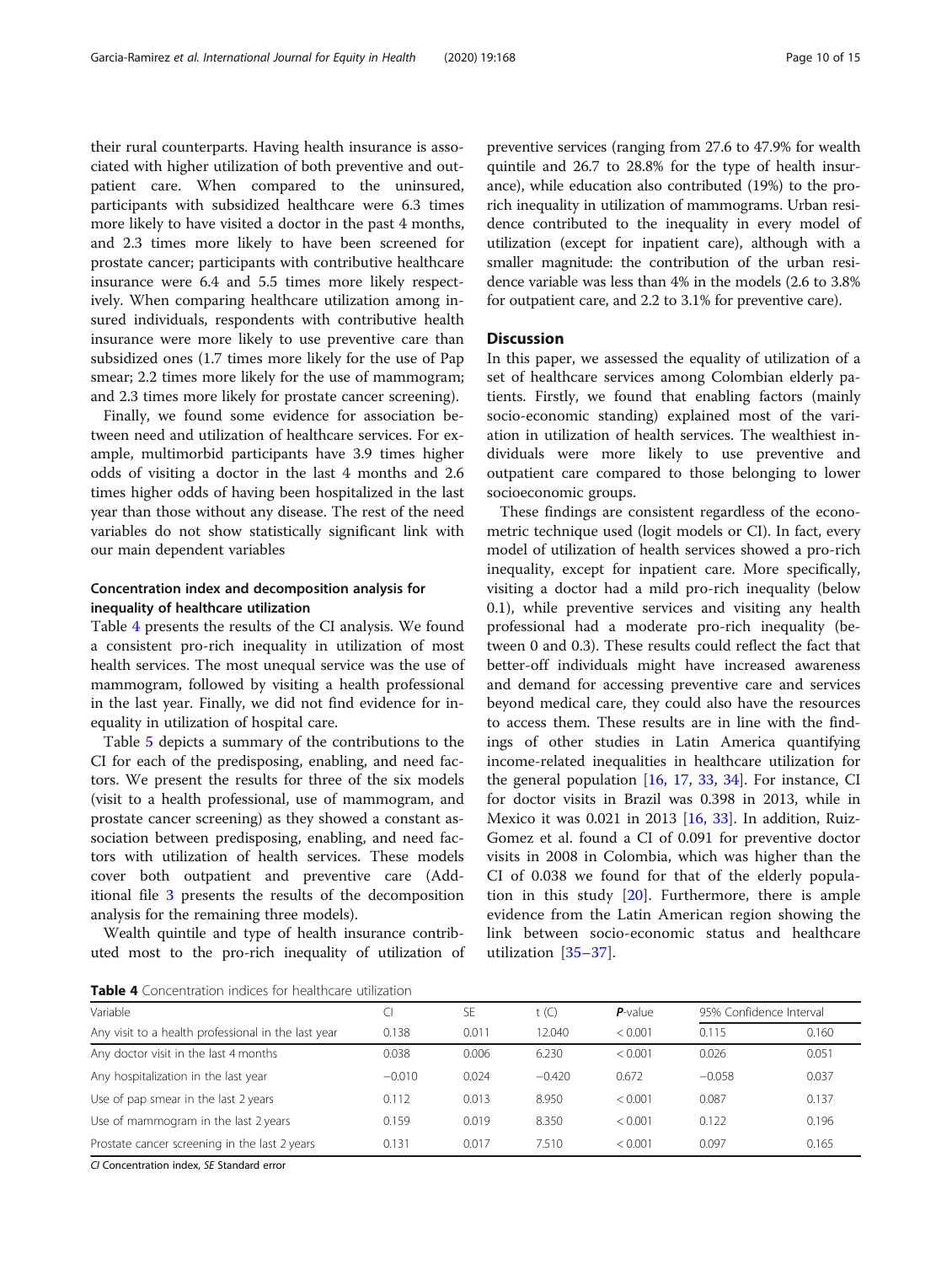<span id="page-10-0"></span>

| Table 5 Decomposition of concentration indices for healthcare utilization                                                 |                |                      |                                      |            |               |                   |                                      |                       |               |                   |                                               |            |
|---------------------------------------------------------------------------------------------------------------------------|----------------|----------------------|--------------------------------------|------------|---------------|-------------------|--------------------------------------|-----------------------|---------------|-------------------|-----------------------------------------------|------------|
| Variable                                                                                                                  | Any visit to a |                      | health professional in the last year |            |               |                   | Use of mammogram in the last 2 years |                       |               |                   | Prostate cancer screening in the last 2 years |            |
|                                                                                                                           | Elasticity CI  |                      | Contribution to CI (%)               | p-value    | Elasticity    | $\overline{\cup}$ | Contribution to CI (%) p-value       |                       | Elasticity    | $\overline{\cup}$ | Contribution p-value<br>to CI (%)             |            |
| PREDISPOSING FACTORS                                                                                                      |                |                      |                                      |            |               |                   |                                      |                       |               |                   |                                               |            |
| Age (above 65 years) <sup>a</sup>                                                                                         | $-0.109$       | $-0.015$             | 1.223%                               | 0.046*     | $-0.438$      | $-0.015$          | 4.377%                               | $< 0.001***$          | $-0.084$      | $-0.015$          | 0.954%                                        | 0.711      |
| Being male                                                                                                                | $-0.025$       | $-0.024$             | 0.427%                               | 0.230      | $\lessapprox$ |                   |                                      |                       | $\frac{1}{2}$ |                   |                                               |            |
| Married/cohabiting                                                                                                        | $-0.022$       | 0.055                | $-0.866%$                            | 0.378      | 0.077         | 0.055             | 2.734%                               | $0.012***$            | 0.080         | 0.055             | 3.235%                                        | $0.005*$   |
| Education (Primary education or above) <sup>ª</sup>                                                                       | 0.222          | 38<br>$\overline{5}$ | 22.321%                              | $0.001***$ | 0.212         | 0.138             | 19.030%                              | $0.001***$            | $-0.035$      | 0.138             | $-3.601%$                                     | 0.485      |
| Belonging to an ethnic minority                                                                                           | 0.010          | $-0.138$             | $-0.996%$                            | 0.056      | $-0.009$      | 0.138             | 0.779%                               | 0.366                 | 0.027         | $-0.138$          | $-2.785%$                                     | $0.025*$   |
| Being displaced                                                                                                           | $-0.009$       | $-0.207$             | 1.411%                               | 0.239      | $-0.008$      | $-0.207$          | 1.123%                               | 0.645                 | $-0.003$      | $-0.207$          | 0.490%                                        | 0.404      |
| ENABLING FACTORS                                                                                                          |                |                      |                                      |            |               |                   |                                      |                       |               |                   |                                               |            |
| Wealth quintile (2nd poorest<br>and above) <sup>a</sup>                                                                   | 0.312          | 0.267                | 60.495%                              | $0.001**$  | 0.276         | 0.267             | 47.905%                              | $0.001***$            | 0.140         | 0.267             | 27.591%                                       | 0.067      |
| Geographic region (living outside Bogota) <sup>ª</sup>                                                                    | 0.006          | $-0.045$             | $-0.207%$                            | $0.045*$   | 0.002         | $-0.045$          | $-0.044%$                            | 0.842                 | 0.068         | $-0.045$          | $-2.241%$                                     | 0.933      |
| Area of residence (urban)                                                                                                 | 0.180          | 0.020                | 2.595%                               | $0.001***$ | 0.242         | 0.020             | 3.108%                               | $\frac{1}{2}$ 0.001** | 0.197         | 0.020             | 2.876%                                        | $0.001***$ |
| Type of health insurance (insured) <sup>a</sup>                                                                           | 0.235          | 0.053                | 9.102%                               | 0.101      | 0.832         | 0.053             | 28.803%                              | $0.001***$            | 0.679         | 0.053             | 26.672%                                       | $0.001***$ |
| Receives a pension                                                                                                        | 0.031          | 0.307                | 6.904%                               | $0.047*$   | $-0.025$      | 0.307             | $-4.956%$                            | 0.464                 | 0.036         | 0.307             | 8.235%                                        | 0.086      |
| NEED FACTORS                                                                                                              |                |                      |                                      |            |               |                   |                                      |                       |               |                   |                                               |            |
| Multimorbidity (one chronic<br>disease or more) <sup>a</sup>                                                              | 0.198          | 0.044                | 6.402%                               | $0.001***$ | 0.105         | 0.044             | 3.033%                               | $0.043*$              | 0.234         | 0.044             | 7.668%                                        | $0.001***$ |
| Self-rated health (good health)                                                                                           | $-0.031$       | 0.048                | $-1.108%$                            | 0.097      | 0.046         | 0.048             | 1.439%                               | 0.131                 | $-0.006$      | 0.048             | $-0.206%$                                     | 0.711      |
| Barthel Index (not being independent) <sup>a</sup>                                                                        | 0.175          | $-0.011$             | $-1.432%$                            | 0.068      | $-0.505$      | $-0.011$          | 3.692%                               | 0.051                 | $-0.360$      | $-0.011$          | 2.990%                                        | 0.897      |
| Walking impairment (having any<br>impairment) <sup>a</sup>                                                                | 0.019          | $-0.021$             | $-0.283%$                            | 0.950      | $-0.040$      | $-0.021$          | 0.541%                               | 0.882                 | 0.046         | $-0.021$          | $-0.698%$                                     | 0.604      |
| Walking help                                                                                                              | 0.097          | 0.008                | 0.570%                               | 0.053      | 0.019         | 0.008             | 0.098%                               | 0.738                 | 0.041         | 0.008             | 0.246%                                        | 0.644      |
| Amputations                                                                                                               | 0.006          | 0.144                | 0.635%                               | 0.061      | $-0.009$      | 0.144             | $-0.834%$                            | 0.190                 | $-0.004$      | 0.144             | $-0.392%$                                     | 0.321      |
| Number of observations                                                                                                    | 17,535         |                      |                                      |            | 9791          |                   |                                      |                       | 7707          |                   |                                               |            |
| Total contribution (statistically<br>significant factors)                                                                 | 99.73%         |                      |                                      |            | 108.99%       |                   |                                      |                       | 38%           |                   |                                               |            |
| * Statistical significance at 5% level ** Statistical significance at 1% level. CI Concentration index. MA Not applicable |                |                      |                                      |            |               |                   |                                      |                       |               |                   |                                               |            |

\* Statistical significance at 5% level \*\* Statistical significance at 1% level. C/ Concentration index, MA Not applicable<br><sup>a</sup>categorical variable that was recoded as a dichotomous variable for the decomposition analysis. T \* Statistical significance at 5% level \*\* Statistical significance at 1% level. C/ Concentration index, MA Not applicable<br>°categorical variable that was recoded as a dichotomous variable for the decomposition analysis. The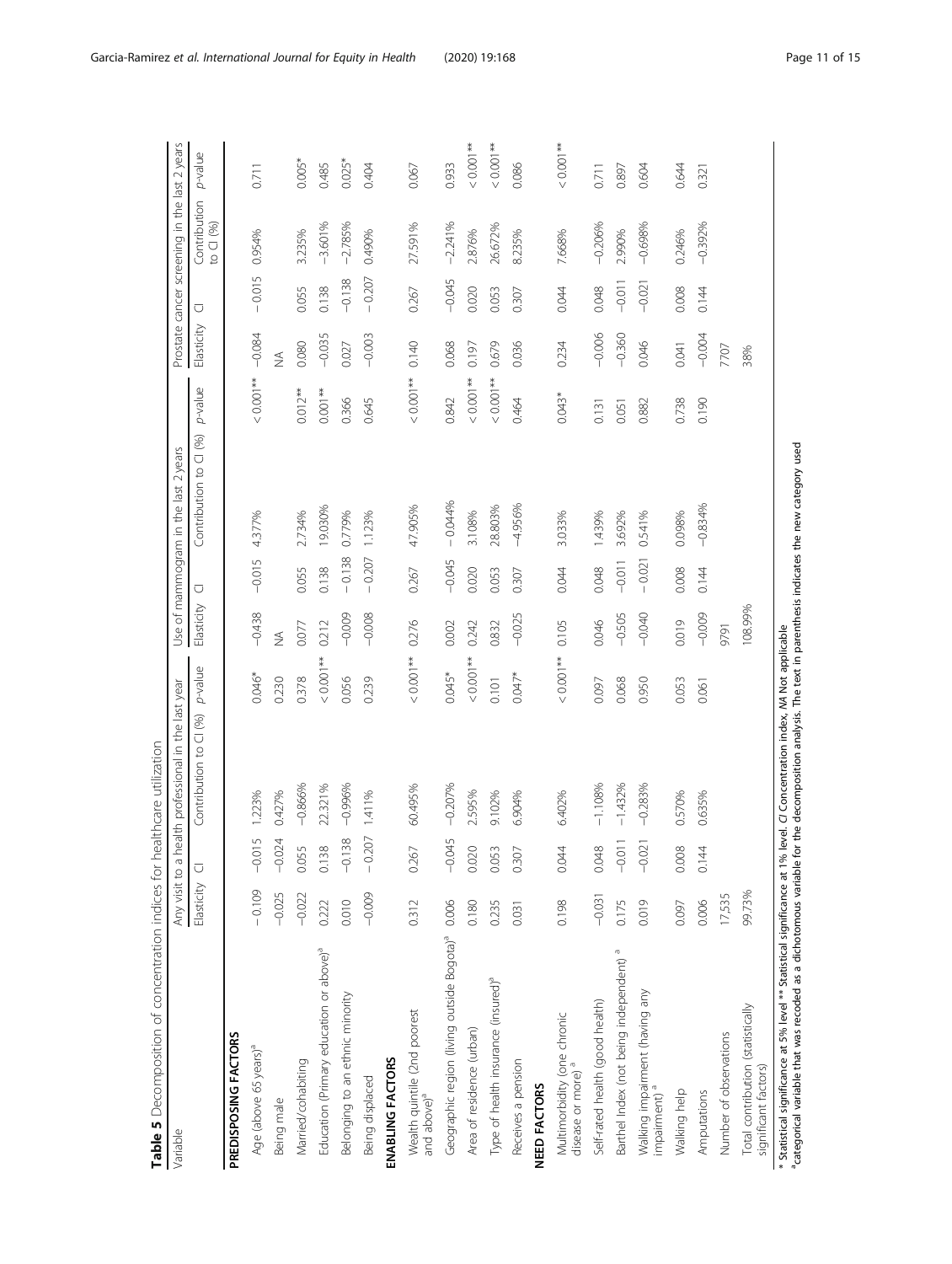Wealth can facilitate access to healthcare for individuals through a variety of mechanisms. Wealth provides the economic resources for patients to seek alternative private providers when their health insurance funds deny services. Moreover, wealth is generally linked to higher education, which implies that the wealthiest individuals are enabled to navigate the Colombian health system in the case they face access barriers. Finally, wealthy individuals have greater health awareness (also, in part, due to higher education levels), which increases their demand for healthcare, especially for preventive care.

We did not find inequality of access to inpatient care based on wealth (logit model or concentration index). This result is aligned with the findings of Ruiz-Gomez et al. in Colombia and Dmytraczenko and Almeida, for 7 Latin American countries, where most hospital services were equally distributed among the rich and the poor [[19,](#page-13-0) [20](#page-13-0)]. This finding could reflect an adequate protection of older adults in Colombia for high-complex acute care or the lack of proxy variables for acute care need in the survey. Finally, there may also be a reverse causality in that better off people may have better self-rated health as they may have better and more frequent access to preventative and curative health services.

We found socio-economic status to be one of the main determinants of the type of healthcare service that patients used. Specifically, our analysis found the highest magnitude of pro-rich inequality in the utilization of preventive care (CI of 0.159 for mammogram, and 0.131 for prostate cancer screening). These findings are consistent with the results of Cookson et al., who found that in England, the poorest individuals have higher utilization rates of publicly-funded healthcare services compared to richer people, while the wealthiest groups have higher utilization rates of preventive services and access to healthcare at earlier stages of illness [[38\]](#page-14-0). Prorich inequities in use of preventive care can often lead to substantial pro-rich inequalities in population health outcomes.

The type of health insurance an individual is covered by affects his/her healthcare usage. Our study results found higher odds of healthcare utilization by insured elders compared to uninsured ones, and likewise, by contributory elders compared to subsidized ones. The mechanisms by which the health insurance scheme produce inequality may be related to the design of the Colombian health system. For example, the uninsured population only has access to emergency care. Additionally, the selection mechanism (means-test threshold) for subsidized health insurance in Colombia may leave the near-poor, who fall above the threshold but do not have the financial means to pay for insurance, without health coverage.

Furthermore, while the pooling of financial resources is centralized by the government, and—since 2012—the benefits package is identical for both the CS and SS schemes, the per capita premium differs. This leads to a structural underfinancing of the subsidized scheme compared to the contributory one, affecting the stability of the insurance funds and therefore their capacity to contract services. Health insurance funds have autonomy for purchasing services from providers by setting rates and payment mechanisms. More specifically, insurance funds under the contributory scheme may set rates and payment mechanisms that are more attractive to health providers than the funds under the subsidized scheme. Therefore, contributory funds may offer better contracts to providers compared to subsidized funds, which in turn could lead to prioritization of care for CS patients. Indeed, this is further corroborated by our findings on outpatient and preventive care.

Evidence from our study suggests that supply-side characteristics, such as urban dwelling, contribute to higher utilization of healthcare. In Colombia, health providers, including physicians dedicated to specialty and/or complex care and health professionals other than doctors (i.e. physiotherapists, nutritionists, optometrists), are concentrated in urban areas. Rural areas are often only served by public providers. Therefore, rural residents may lack choice in accessing service providers, and the public providers they do have access to may not offer the full spectrum of health services they need.

Finally, our results correspond to the design of the health system in Colombia. Under a managed competition model, there are different contracting arrangements and models of care between insurance funds and providers resulting in the implementation of mechanisms to limit the use of services, such as pre-authorization requirements, frequent denial of services, and fragmentation in the continuum of care, de facto creating barriers to accessing healthcare [\[39,](#page-14-0) [40\]](#page-14-0). In addition, there are supply and demand side barriers. Supply-side barriers include the geographic inequalities in service delivery, shortage of specialized services and organizational barriers such as bureaucracy, waiting times, and low quality of services [\[41](#page-14-0)], while demand-side barriers include financial barriers to access services, health literacy, and lack of knowledge of patient's rights and processes to access care [[42\]](#page-14-0).

Consistent associations between predisposing factors and healthcare utilization were not found in this study. For the case of education, the lack of association reported in our study is contrary to findings from international literature. A possible explanation could reside in the sample characteristics, as only 10.9% of the respondents had a degree above secondary school. This is not just a pattern of the sample itself, but one of a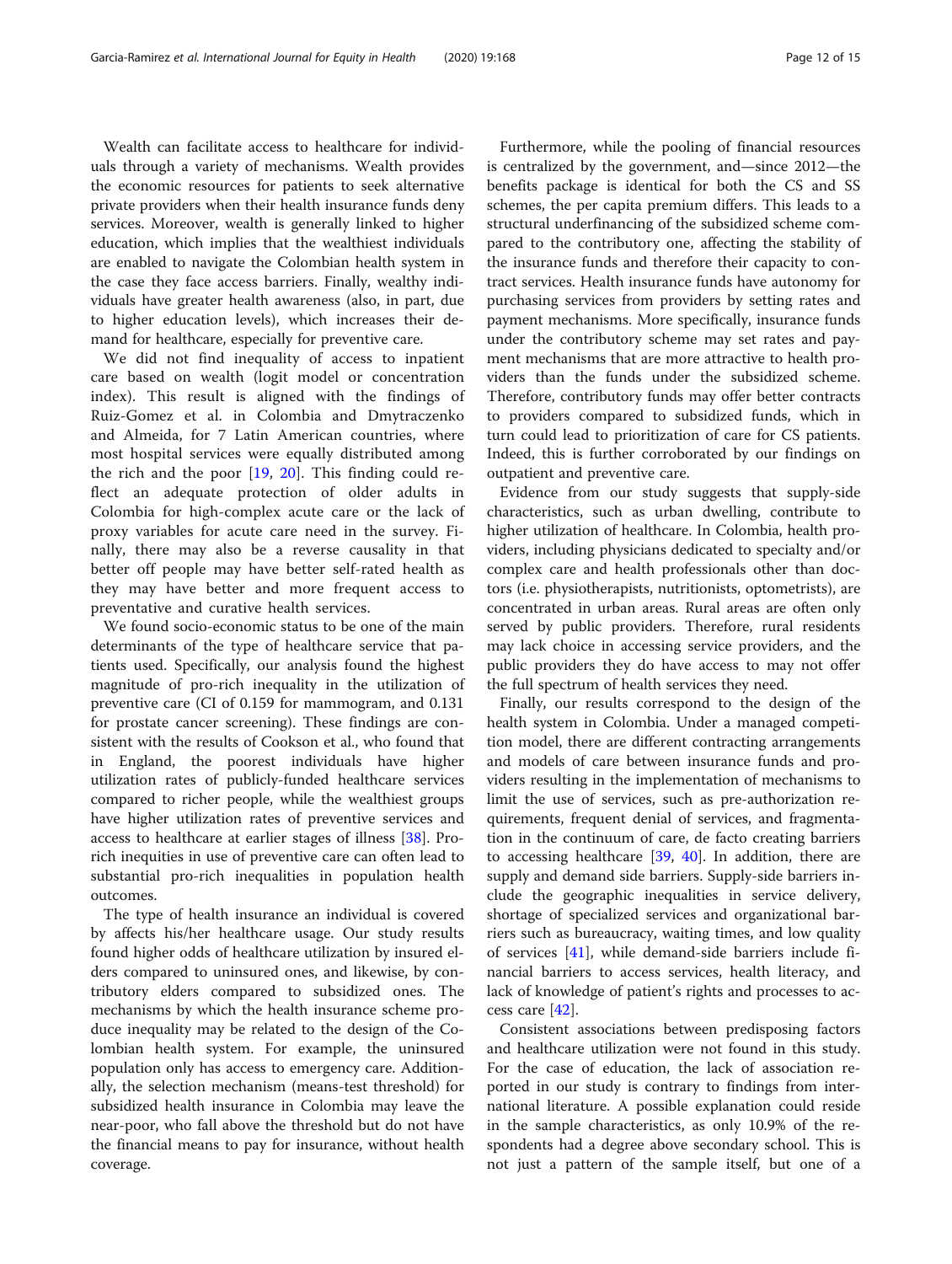<span id="page-12-0"></span>transitioning economy, such as Colombia, where younger generations are achieving higher educational levels than older ones. Although it was expected that displacement would predict healthcare utilization due to the long history of armed conflict in Colombia [\[43](#page-14-0)], this variable was not correlated with any of the models in our analysis. This finding suggests that displaced people in Colombia have healthcare protection and confirms the positive impact of targeted public policy programs: once the government identifies an individual as displaced, they receive immediate health coverage by the subsidized scheme. Colombia has implemented differential public health strategies for the most vulnerable, and has prioritized access to healthcare without any restriction to older and displaced individuals, as stated in the national aging policy and the national public health plan [[44](#page-14-0)–[46](#page-14-0)].

Using a recent, large, and nationally representative dataset, our study provides updates to previous equality studies in Colombia. To the best of our knowledge, this is the first study quantifying equality in healthcare utilization among older adults in Colombia. The primary strength of this study was that it combined two methodological approaches for equality measurement (logit models and concentration indices), which were found to be complementary. Additionally, this study used a wealth index as a proxy of socioeconomic level, which provides a more robust measure of socioeconomic position than traditional measures such as income or socio-economic strata. Finally, we analyzed a comprehensive set of services in the care continuum (preventive care and curative care; outpatient and inpatient care), which also adds to the strength of this study.

#### Limitations

This study had several limitations. First, data from a cross-sectional population survey restricts the inferences at the causal level. Second, self-reported data for access to healthcare could lead to recall bias with a subsequent underestimation of utilization, which in turn could affect the magnitude of the associations analyzed in the CI and decomposition models (as briefly mentioned in the discussion, better off people may report better self-rated health because they may have better and more frequent access to healthcare). Third, the data was disaggregated at the regional level, which prevented us from assessing supply-side factors at the district level. As these factors represent fixed effects, they are highly correlated with the geographic region variable we already employed in the analyses. Fourth, the analyses did not include unmet needs variables, i.e. individuals who needed health care in a specific point of time and did not receive it because of financial, geographical, and supply-side barriers. Therefore, the levels of inequality found may be underestimated. Finally, while we try to account for as many need variables as possible, the survey does not include questions on acute care need which might have a bearing on the results on the inequality in access to inpatient care.

#### Conclusions

The findings of our study suggest that despite Colombia's progress in extending health insurance coverage to its population, an equal provision of healthcare services to older adults is not guaranteed under the current system. Therefore, although the country's economic and social landscape has changed dramatically over the last decade, there are still equality challenges in the delivery of healthcare for the elderly population—especially for preventive and outpatient care—which are driven by individual characteristics such as wealth, urban residence, type of health insurance carried, and presence of multimorbidity. To address these issues, the Colombian health system should start by extending health insurance coverage to uninsured populations, who are the most vulnerable. Subsequently, service delivery programs and efforts to reduce access barriers should be targeted towards the poorest and those groups receiving subsidized insurance in rural populations. Finally, preventive care efforts should be strengthened and promoted—especially for women and for the poorest population groups—to improve health outcomes and overall population health.

Future studies would benefit from contrasting these results with other domains of Colombia's health system performance (i.e. quality of health services and the distribution of health outcomes among older populations). Additionally, assessing equality over time through longitudinal studies might help to better understand the impact of policies in the healthcare sector. Although not directly generalizable, the results of this study may shed light on potential health equality intervention target areas for other Latin American countries with similar health system structures.

#### Supplementary information

Supplementary information accompanies this paper at [https://doi.org/10.](https://doi.org/10.1186/s12939-020-01241-0) [1186/s12939-020-01241-0](https://doi.org/10.1186/s12939-020-01241-0).

Additional file 1. Description of the SABE study. Additional file 2. Construction of wealth index (asset index) in the study.

Additional file 3. Additional decomposition analyses of concentration indices.

#### Acknowledgments

We thank the Directorate of Epidemiology and Demography of the Ministry of Health in Colombia, for their cooperation in providing the SABE dataset and their prompt response to our queries.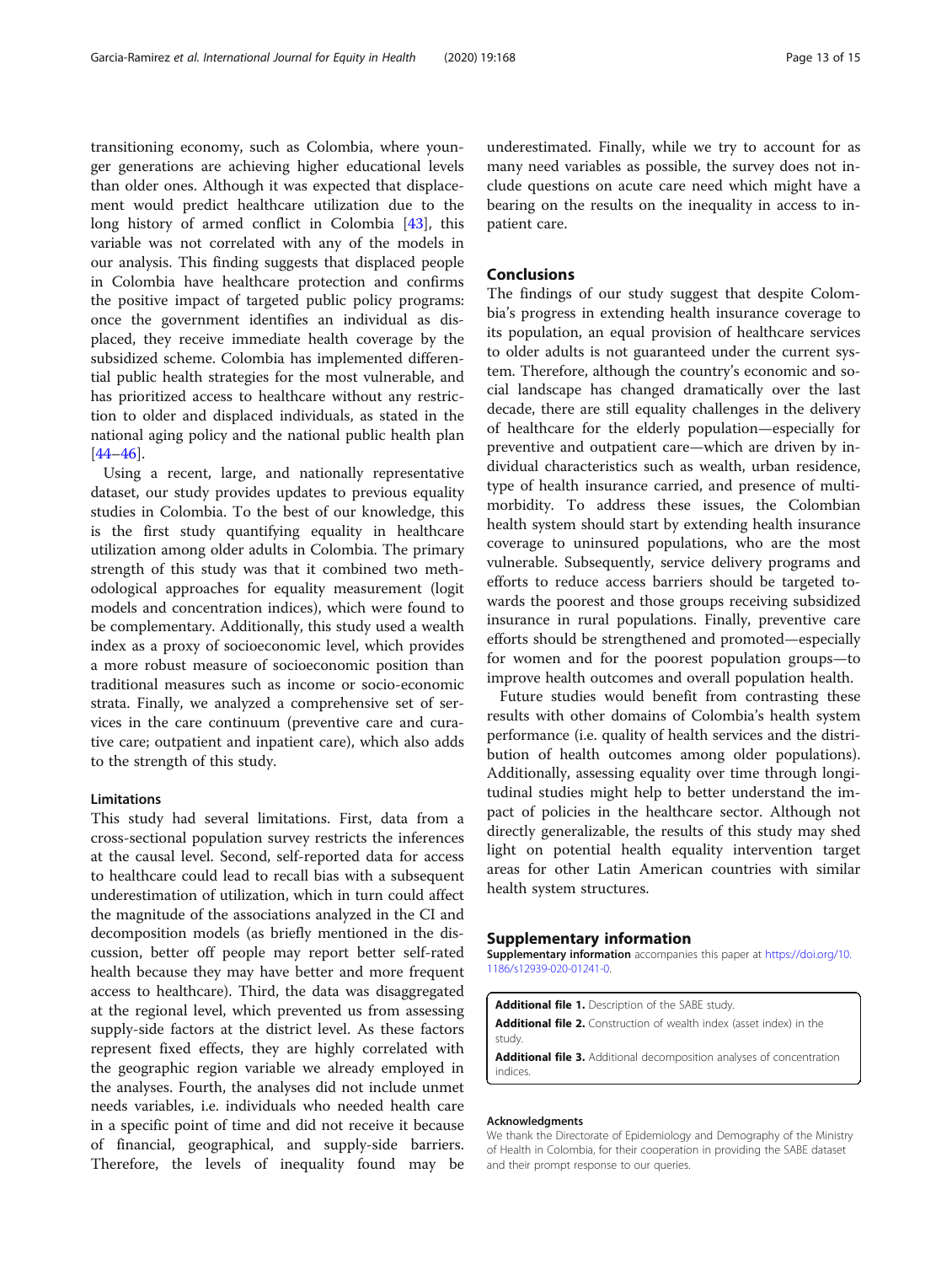#### <span id="page-13-0"></span>Authors' contributions

EM and ZN conceived and designed the study. All authors contributed to the writing of the paper, analysis and interpretation of the results and the final approval of the manuscript. JGR collected and managed the data. JGR and ZN conducted the statistical analyses.

#### Funding

There was no external funding for this research.

#### Availability of data and materials

The data and all background materials are available upon request.

#### Ethics approval and consent to participate

As this was a secondary data analysis, there was no need for consent for ethics approval. The SABE study was approved by both the Institutional Human Ethics Committee of University of Valle (Colombia) and the Bioethics committee of University of Caldas (Colombia) (Records number 09–014, O11–015, and code CBCS-021-14, respectively). All survey respondents gave informed consent before participation and all information was collected confidentially. The Ministry of Health of Colombia manages the SABE study dataset, which is publicly available. All respondent identifier information has been removed. Requests can be made by emailing [repositorio@minsalud.gov.co](mailto:repositorio@minsalud.gov.co)

#### Consent for publication

Not applicable

#### Competing interests

The authors declare that they have no competing interests, and no funding was sought for this research.

#### Author details

<sup>1</sup> Research group GIPSPE, University of Caldas, Manizales, Colombia. <sup>2</sup> Department of Health Policy, The London School of Economics and Political Science, London, UK.

#### Received: 1 October 2019 Accepted: 15 July 2020 Published online: 26 October 2020

#### References

- 1. World Health Organization. The world health report 2000: health systems: improving performance: World Health Organization; 2000. Available from: [https://www.who.int/whr/2000/en/whr00\\_en.pdf?ua=1](https://www.who.int/whr/2000/en/whr00_en.pdf?ua=1).
- 2. United Nations. Sustainable development goal 3; 2018. Available from: [https://sustainabledevelopment.un.org/sdg3.](https://sustainabledevelopment.un.org/sdg3)
- 3. Boerma T, Eozenou P, Evans D, Evans T, Kieny M-P, Wagstaff A. Monitoring Progress towards universal health coverage at country and global levels. PLoS Med. 2014;11(9):e1001731. [https://doi.org/10.1371/journal.pmed.](https://doi.org/10.1371/journal.pmed.1001731) [1001731.](https://doi.org/10.1371/journal.pmed.1001731)
- 4. Giedion U, Uribe MV. Colombia's universal health insurance system. Health Aff2009/05/06. 2009;28(3):853–63.
- 5. OECD. Health system reviews: Colombia; 2016.
- 6. Asi vamos en salud. Indicadores de aseguramiento; 2018. Available from: [https://www.asivamosensalud.org/indicadores/aseguramiento/](https://www.asivamosensalud.org/indicadores/aseguramiento/aseguramiento-georeferenciado) [aseguramiento-georeferenciado.](https://www.asivamosensalud.org/indicadores/aseguramiento/aseguramiento-georeferenciado)
- 7. Departamento nacional de planeación (DNP). SISBEN: Puntos de corte de los programas sociales. Available from: [https://www.sisben.gov.co/Paginas/](https://www.sisben.gov.co/Paginas/Noticias/Puntos-de-corte.aspx) [Noticias/Puntos-de-corte.aspx.](https://www.sisben.gov.co/Paginas/Noticias/Puntos-de-corte.aspx)
- 8. World Bank. World development indicators; 2019. Available from: [https://](https://databank.worldbank.org/source/world-development-indicators) [databank.worldbank.org/source/world-development-indicators.](https://databank.worldbank.org/source/world-development-indicators)
- Pan American Health Organization. Health in the Americas: regional overview and country profiles; 2017. p. 227. Available from: [http://iris.paho.](http://iris.paho.org/xmlui/handle/123456789/34321) [org/xmlui/handle/123456789/34321.](http://iris.paho.org/xmlui/handle/123456789/34321)
- 10. Bauhoff S, Rodríguez-Bernate I, Göpffarth D, Guerrero R, Galindo-Henriquez I, Nates F. Health plan payment in Colombia. In: Mcguire TG, van Kleef RC, editors. Risk sharing and premium regulation in health insurance markets RCBT-RA, editors. Academic press; 2018. p. 279–94. Available from: [http://](http://www.sciencedirect.com/science/article/pii/B9780128113257000105) [www.sciencedirect.com/science/article/pii/B9780128113257000105.](http://www.sciencedirect.com/science/article/pii/B9780128113257000105)
- 11. Asi vamos en salud. Indicadores de financiamiento; 2018. Available from: <https://www.asivamosensalud.org/indicadores/financiamiento>.
- 12. Supersalud. Base de datos de sujetos vigilados por la Superintendencia Nacional de Salud; 2018. Available from: [https://www.supersalud.gov.co/](https://www.supersalud.gov.co/vigilados/vigilados/datos-de-sujetos-vigilados-por-la-supersalud) [vigilados/vigilados/datos-de-sujetos-vigilados-por-la-supersalud](https://www.supersalud.gov.co/vigilados/vigilados/datos-de-sujetos-vigilados-por-la-supersalud).
- 13. OECD. OECD reviews of health systems Colombia; 2016.
- 14. Prada C, Chaves S. Health system structure and transformations in Colombia between 1990 and 2013: a socio-historical study. Crit Public Health. 2018;1: 1–11 Available from: <https://doi.org/10.1080/09581596.2018.1449943>.
- 15. Atun R, De Andrade LOM, Almeida G, Cotlear D, Dmytraczenko T, Frenz P, et al. Health-system reform and universal health coverage in Latin America. Lancet. 2015;385(9974):1230–47.
- 16. Almeida G, Sarti FM, Ferreira FF, Diaz MD, Campino AC. Analysis of the evolution and determinants of income-related inequalities in the Brazilian health system, 1998–2008. Rev Panam Salud Publica2013/03/26, 4 p preceding 90. 2013;33(2):90–7.
- 17. Vasquez F, Paraje G, Estay M. Income-related inequality in health and health care utilization in Chile, 2000–2009. Rev Panam Salud Publica. 2013;33(2):98– 106 2013/03/26 2 p preceding 98.
- 18. Almeida G, Sarti FM. Measuring evolution of income-related inequalities in health and health care utilization in selected Latin American and Caribbean countries. Rev Panam Salud Publica2013/03/26. 2013;33(2):83–9.
- 19. Dmytraczenko T, Almeida G, Toward universal health coverage and equity in Latin America and the Caribbean: evidence from selected countries. Washington DC: The World Bank; 2015.
- 20. Ruiz Gomez F, Zapata Jaramillo T, Garavito BL. Colombian health care system: results on equity for five health dimensions, 2003–2008. Rev Panam Salud Publica. 2013;33(2):107–15 2013/03/26. 6 p preceding 107.
- 21. Garcia-Subirats I, Vargas Lorenzo I, Mogollon-Perez AS, De Paepe P, da Silva MR, Unger JP, et al. Determinants of the use of different healthcare levels in the general system of social security in health in Colombia and the unified health system in Brazil. Gac Sanit. 2014;28(6):480–8 Available from: [http://](http://www.ncbi.nlm.nih.gov/pubmed/25048392) [www.ncbi.nlm.nih.gov/pubmed/25048392.](http://www.ncbi.nlm.nih.gov/pubmed/25048392)
- 22. Ayala-García J. La salud en Colombia: más cobertura pero menos acceso. Doc Trab Sobre Econ Reg y Urbana. 2014;204:1.
- 23. Álvarez Salazar GJ, García Gallego M, Londoño UM. Crisis de la salud en Colombia: limitantes del acceso al derecho fundamental a la salud de los adultos mayores. Rev CES Derecho. 2016;7(2):106–25.
- 24. Asaria M, Mazumdar S, Chowdhury S, Mazumdar P, Mukhopadhyay A, Gupta I. Socioeconomic inequality in life expectancy in India. BMJ Glob Health. 2019;4(3):e001445 Available from: [https://pubmed.ncbi.nlm.nih.gov/3117903](https://pubmed.ncbi.nlm.nih.gov/31179039) [9](https://pubmed.ncbi.nlm.nih.gov/31179039).
- 25. Bucholz EM, Ma S, S-LT N, Krumholz HM. Race, socioeconomic status, and life expectancy after acute myocardial infarction. Circulation. 2015;132(14): 1338–46 2015/09/14. Available from: [https://pubmed.ncbi.nlm.nih.gov/2636](https://pubmed.ncbi.nlm.nih.gov/26369354) [9354](https://pubmed.ncbi.nlm.nih.gov/26369354).
- 26. Lynch J, Smith GD, Harper S, Hillemeier M, Ross N, Kaplan GA, et al. Is income inequality a determinant of population health? Part 1. A systematic review. Milbank Q. 2004;82(1):5–99 Available from: [https://pubmed.ncbi.nlm.](https://pubmed.ncbi.nlm.nih.gov/15016244) [nih.gov/15016244.](https://pubmed.ncbi.nlm.nih.gov/15016244)
- 27. Longevity Science Panel. Life expectancy: is the socioeconomic gap narrowing? London; 2018.
- 28. Ministerio de salud y Protección Social, Departamento de Ciencia Tecnología e Innovación - COLCIENCIAS, Universidad del Valle, Universidad de Caldas. Salud Bienestar y Envejecimiento en Colombia. Situación de persona adulta mayor. Bogotá D.C.; 2016. p. 476.
- 29. Andersen RM. Revisiting the behavioral model and access to medical care: does it matter? J Health Soc Behav. 1995;36(1):1–10 Available from: [http://](http://www.jstor.org/stable/2137284) [www.jstor.org/stable/2137284.](http://www.jstor.org/stable/2137284)
- 30. Aday LA, Andersen RM. Health care utilization and behavior, models of. Wiley StatsRef stat ref online; 2014. p. 1–6.
- 31. Collin C, Wade DT, Davies S, Horne V. The Barthel ADL index: a reliability study. Int Disabil Studies. 1988;10(2):61–3. [https://doi.org/10.3109/](https://doi.org/10.3109/09638288809164103) [09638288809164103.](https://doi.org/10.3109/09638288809164103)
- 32. O'Donnell O, Van Doorslaer E, Wagstaff A, Lindelow M. Analyzing health equity using household survey data: a guide to techniques and their implementationThe World Bank; 2007.
- 33. Barraza-Llorens M, Panopoulou G, Diaz BY. Income-related inequalities and inequities in health and health care utilization in Mexico, 2000–2006. Rev Panam Salud Publica. 2013;33(2):122–30 2013/03/26. 9 p preceding 122.
- 34. Beltrán-Sánchez H, Drumond-Andrade FC, Riosmena F. Contribution of socioeconomic factors and health care access to the awareness and treatment of diabetes and hypertension among older Mexican adults. Salud